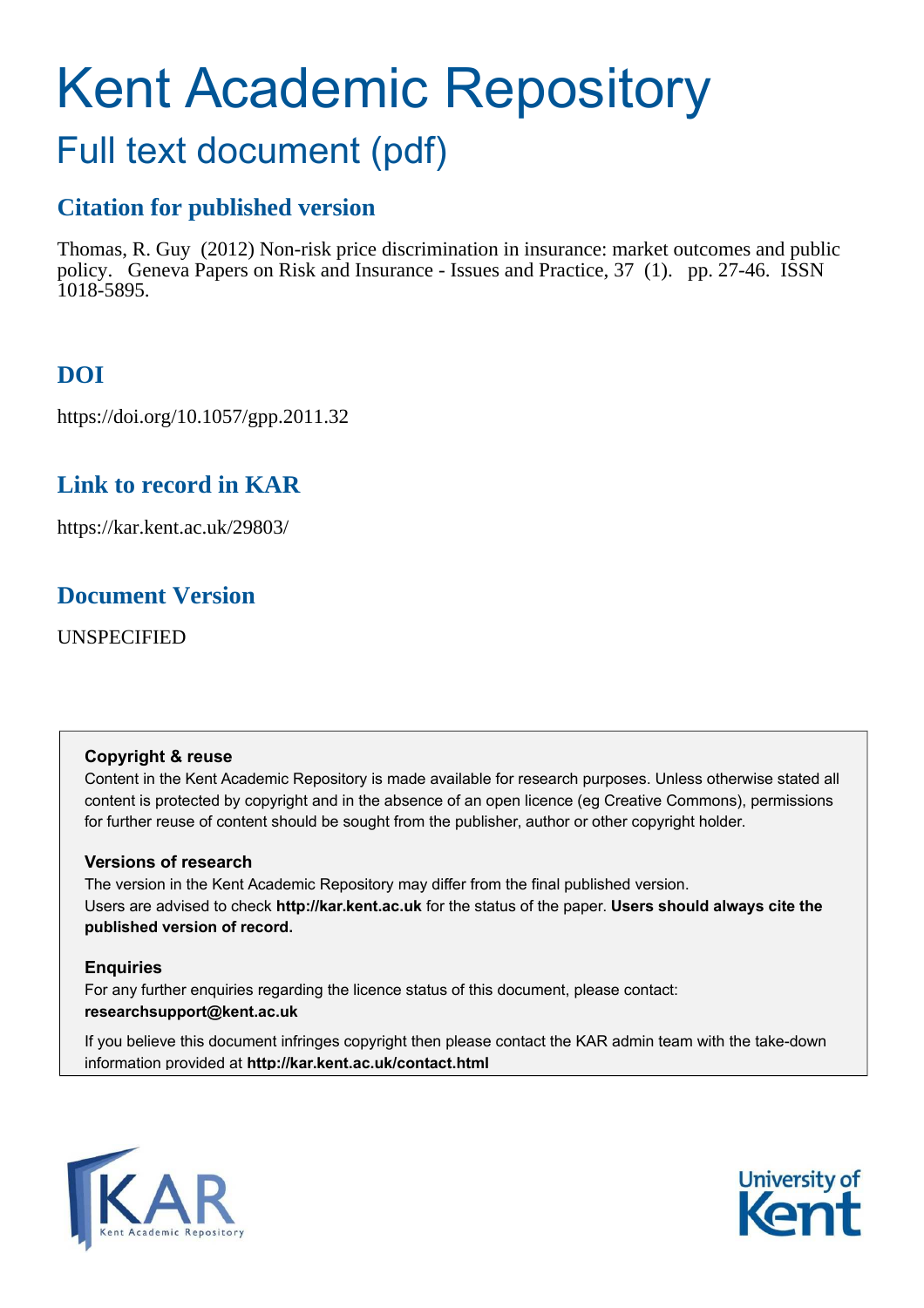# Non-Risk Price Discrimination in Insurance: Market Outcomes and Public Policy

## R. Guy Thomas

Mathematics, Statistics & Actuarial Science, University of Kent, Canterbury, Kent CT2 7NF, U.K.

This paper considers price discrimination in insurance, defined as systematic price variations based on individual customer data but unrelated to those customers' expected losses or other marginal costs (sometimes characterised as "price optimisation"). An analysis is given of one type of price discrimination, "inertia pricing", where renewal prices are higher than prices for risk-equivalent new customers. The analysis suggests that the practice intensifies competition, leading to lower aggregate industry profits; customers in aggregate pay lower prices, but not all customers are better off; and the high level of switching between insurers is inefficient for society as a whole. Other forms of price discrimination may be more likely to increase aggregate industry profits. Some public policy issues relating to price discrimination in insurance are outlined, and possible policy responses by regulators are considered. It is suggested that competition will tend to lead to increased price discrimination over time, and that this may undermine public acceptance of traditional justifications for risk-related pricing.

The Geneva Papers (2012) 37, 27–46. doi:10.1057/gpp.2011.32

Keywords: price discrimination; price optimisation; inertia pricing; paying customers to switch

## Introduction

Price discrimination is the practice of selling products with similar marginal costs at different prices to different customers. In an insurance context, this concept of "nonrisk" price discrimination does not include risk-related price variations, which reflect differences in expected marginal costs. In the past few years non-risk price discrimination has become increasingly prevalent in retail non-life insurance in many European countries;<sup>1</sup> it is also starting to be applied in the U.S.<sup>2</sup> Some industry observers estimate that around half the U.K. motor insurance market is now using some form of non-risk price discrimination.<sup>3</sup> Case studies of early adopters claim profit improvements of 2–4 per cent of gross premiums,<sup>4</sup> which are substantial relative to typical profit margins in many classes of insurance. This paper considers the consequences of such non-risk price discrimination for the insurance market as a whole. In what ways might an insurance

<sup>&</sup>lt;sup>1</sup> Krikler et al. (2004); Anderson (2008); Tillinghast (2008).

<sup>2</sup> Tillinghast (2007); Watson Wyatt (2007); EMB (2009).

<sup>3</sup> Personal communications.

 $4$  Earnix (2007).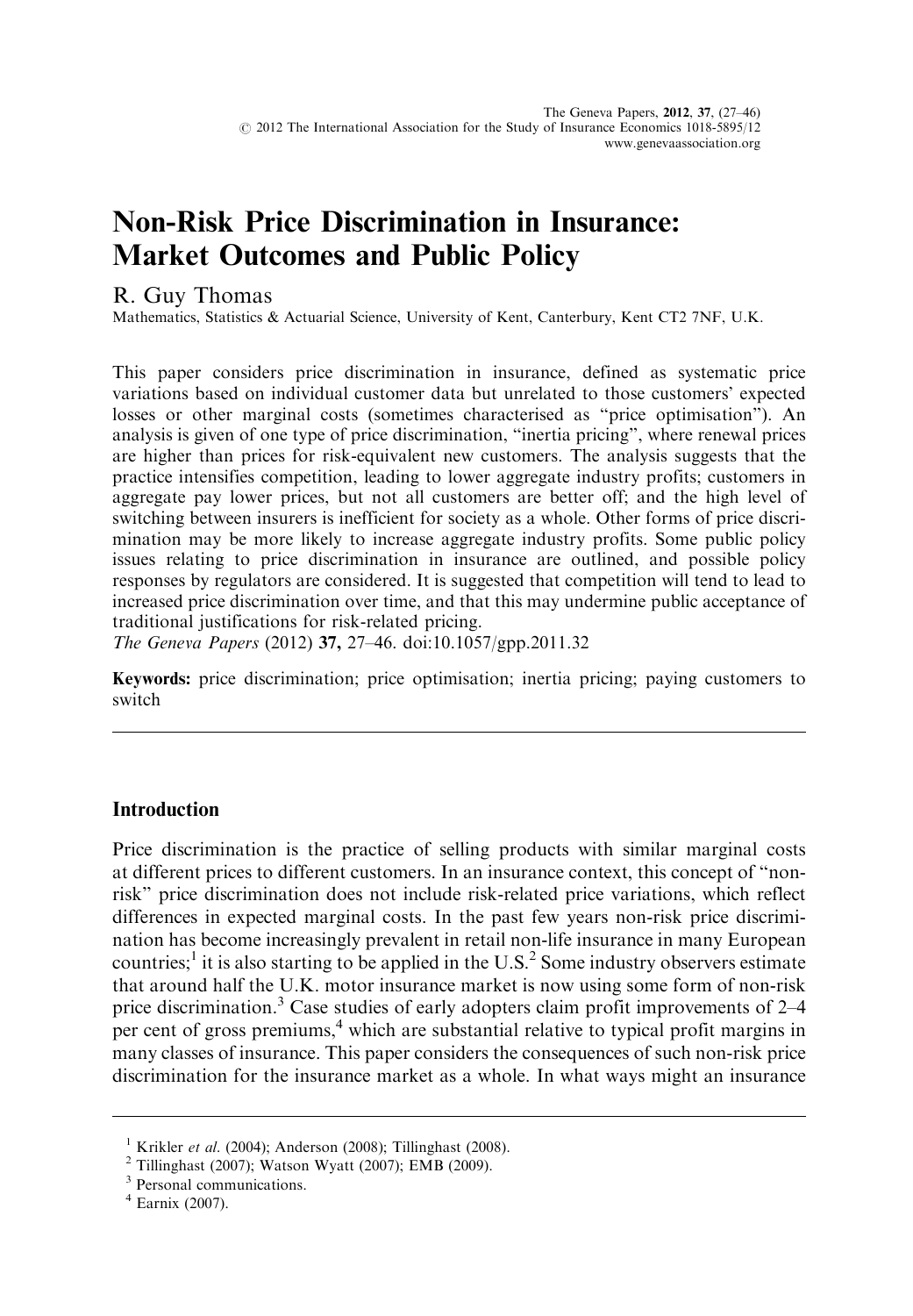market in which price discrimination is widely practised differ from a market where pricing is mainly risk-based? What legal and reputational issues may act as constraints? How should regulators respond to the practice?

The concept of price discrimination has been used in economics for over 80 years.<sup>5</sup> In the past three decades, price discrimination based on multivariate analyses of customer characteristics has become common for products such as airline passenger seats and hotel rooms. Contemporary practitioners often use the term "price optimisation", but from a public policy perspective it is not obvious that insurance prices with non-cost-based individual variations are optimal (although they may be); the well-established earlier terminology is more descriptive and remains universal in recent economics literature, where the term "discrimination" carries no negative connotation, so it will be used here.

Economists have traditionally referred to first-degree, second-degree and thirddegree price discrimination.<sup>6</sup> For insurance, the most pertinent concept is third-degree price discrimination. This refers to situations where customers are at least to some degree identifiable before a price offer is made. So the firm can identify (at least probabilistically) different types of customers, based on their individual characteristics, and make offers at different prices to the different types of customers. For example, renewals are often distinguished from risk-identical new customers, with different (usually lower) price offers made to new customers—a practice referred to as inertia pricing<sup>7</sup> or "paying customers to switch".<sup>8</sup>

Existing literature on non-risk price discrimination in insurance is sparse. A book by Robert Phillips<sup>9</sup> gives a practitioner's account of price optimisation techniques, but particular features of insurance are not considered. Two previous case studies describe price optimisation in motor insurance from the perspective of single insurers in Israel<sup>10</sup> and Italy.<sup>11</sup> None of these considers overall market outcomes or public policy issues. There is a considerable economics literature analysing the public policy aspects of price discrimination in general,<sup>12</sup> but this literature does not address particular features of insurance. This paper's contribution is to apply the analysis to retail insurance, a field in which price discrimination is now pervasive in some national markets, and yet largely unacknowledged in any existing literature.

The rest of the paper is structured as follows. The next section outlines the theory of price discrimination from the viewpoint of a single firm, with competitors' prices taken

<sup>5</sup> Pigou (1920); Robinson (1933).

 $6$  First-degree price discrimination is where all customers are charged the maximum prices they would be prepared to pay; this is never achievable in practice. Second-degree price discrimination is where the firm believes that demand elasticity varies by customer type, but cannot identify a customer's type before making a price offer; the firm therefore attempts to make customers self-select into elasticity types, by means such as advertising or price menus or bundling of goods. Third-degree price discrimination is where customers are at least to some degree identifiable before a price offer is made, so that different price offers can be made to different customers, as in the case of insurance.

 $7$  Faculty and Institute of Actuaries (2001).

<sup>8</sup> Chen (1997).

<sup>&</sup>lt;sup>9</sup> Phillips (2005).

 $10$  Krikler et al. (2004).

 $11$  Barone and Bella (2004).

 $12$  Recent surveys are given by Armstrong (2006, 2008) and Stole (2007).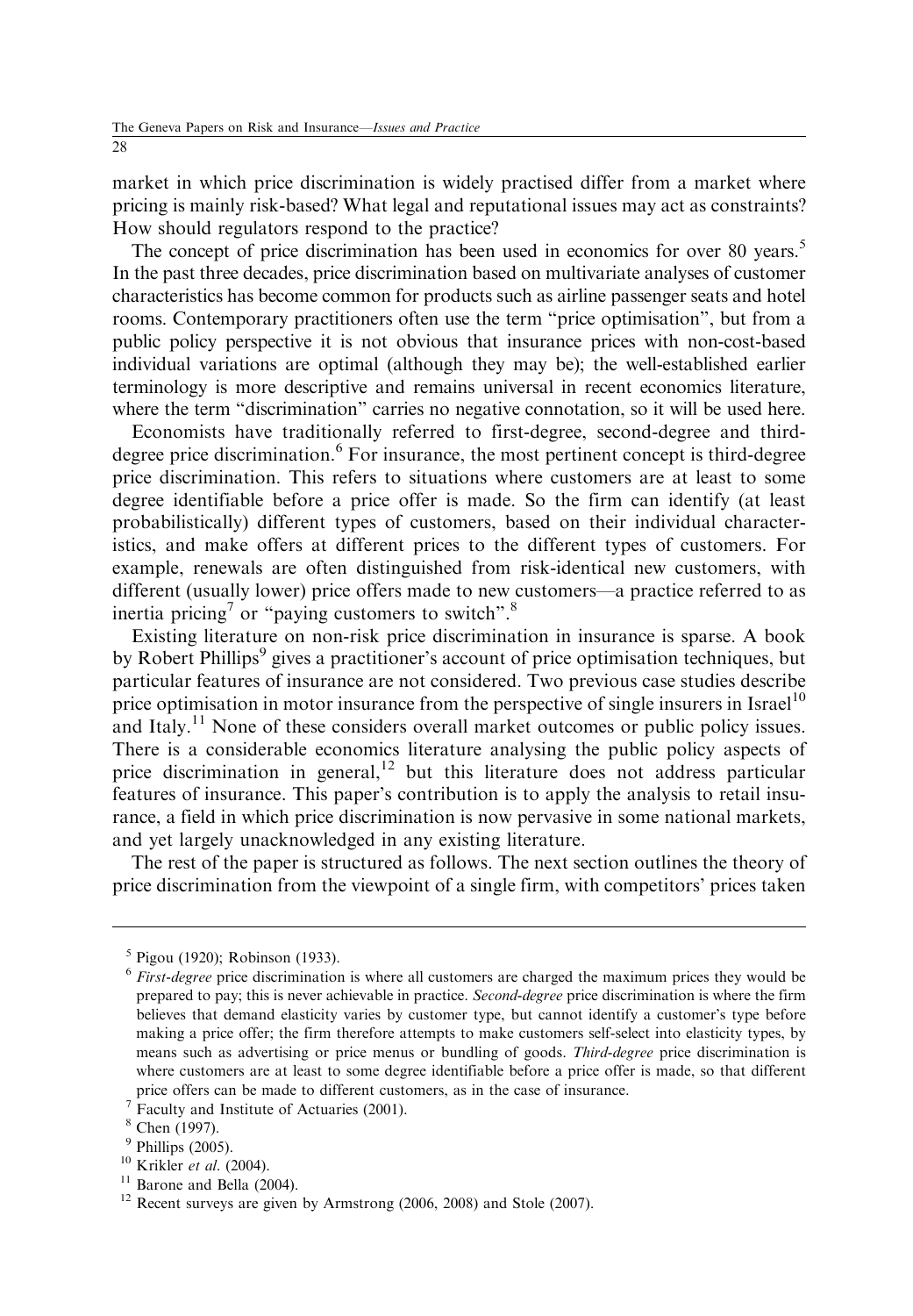as given. The paper then considers the economic impact of price discrimination in a competitive market on customers and firms in aggregate, focusing particularly on the example of inertia pricing. Legal and reputational issues are then considered, and public policy issues and possible responses by regulators are discussed. Throughout the rest of the paper, the term "price discrimination" is to be understood to mean *non*risk price discrimination; it does not include cost-based price variations based on differences in insureds' expected losses.

#### Price discrimination by a single insurer

This section outlines the theory of price discrimination from the viewpoint of a single insurer, with competitors' prices taken as a given. The effect of price discrimination on firms and customers in aggregate, which is our main interest in this paper, is deferred to the next section below.

We assume that the risks for which the insurer can sell policies are all mutually independent.<sup>13</sup> In a competitive insurance market, each insurer's price for a risk can be seen as a bid for the customer's business. The probability of winning the bid when with a particular price is given by a bid-response function. The expected profit contribution if the insurer bids price  $p$  is

$$
\pi(p) = \rho(p) \cdot (p - c),
$$

where  $\rho(p)$  is the bid-response function  $(0 \leq \rho(p) \leq 1)$  at price p, and c is the insurer's expected marginal cost, so that  $(p-c)$  is the expected profit contribution if the bid at price  $p$  is successful.

Bid-response functions can be estimated by the insurer from data on the take-up of past quotations. Methods of estimating bid-response functions are discussed further in Appendix A.

What price should the insurer bid to maximise expected profit on a particular price quotation? Intuitively, the optimal price bid will depend on the customer's response to variations in price, that is the elasticity  $\varepsilon$  of the customer's bid-response function. With a little algebra we can derive the following "mark-up" rule relating the bid-response elasticity  $\varepsilon$  to the optimal bid:

$$
\frac{(p-c)}{p} = -\frac{1}{\varepsilon} \tag{1}
$$

that is, the profit-maximising "mark-up" fraction  $(p-c)/p$  is inversely proportional to the corresponding bid-response elasticity  $\varepsilon$ . The profit-maximising price is

$$
p = \frac{c}{(1+1/\varepsilon)}.\tag{2}
$$

<sup>&</sup>lt;sup>13</sup> This allows us to focus on a single risk as the unit of analysis. Expected profit for the whole firm is maximised by maximising expected profit on each risk.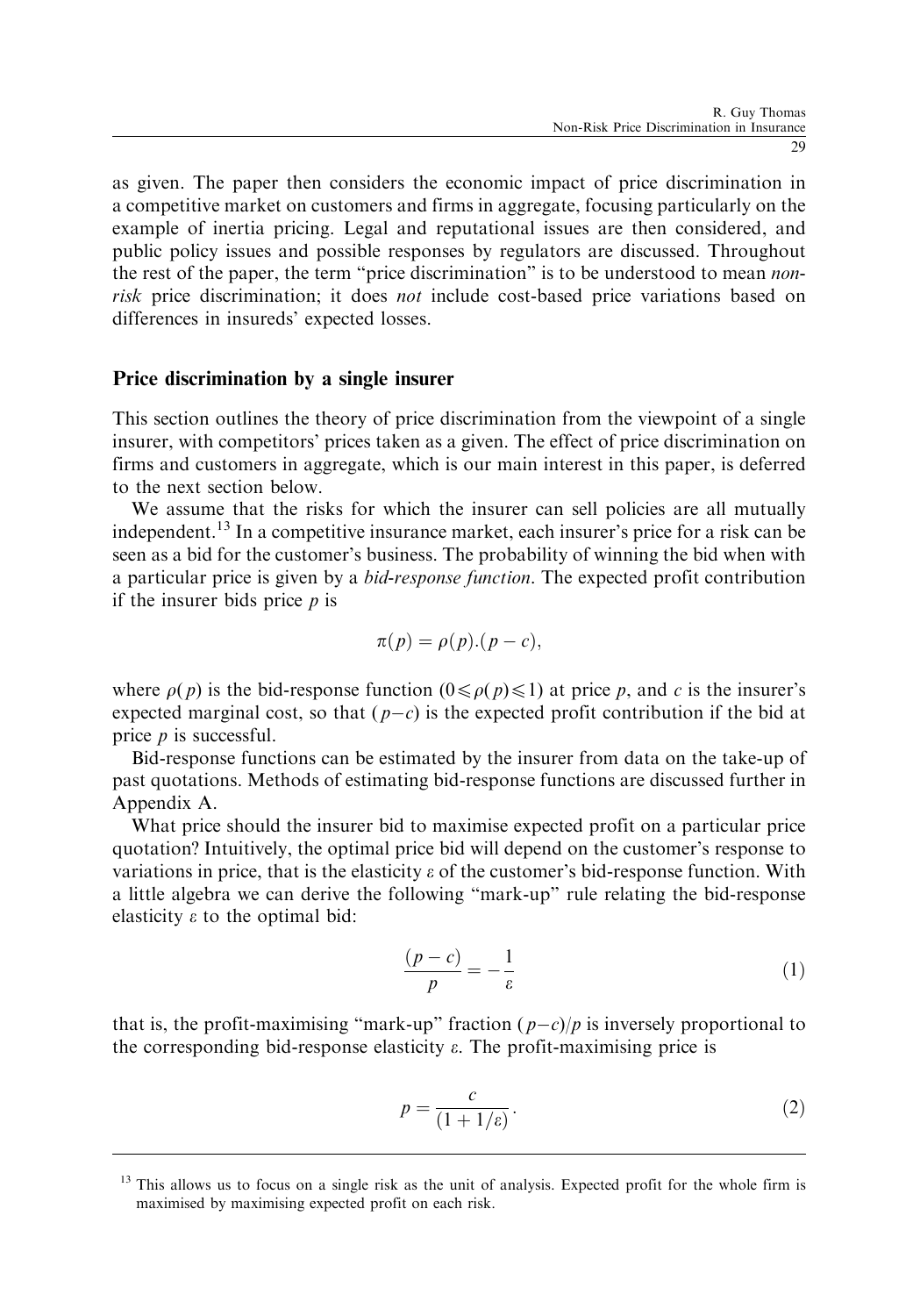This formula maximises the expected profit contribution from a single price quotation. In practice, maximisation will generally be carried out on a portfolio basis, that is across the full rate schedule, by a constrained optimisation. Some constraints might reflect regulatory restrictions, such as no optimisation on forbidden categories of information (race, sex, etc.), or maximum loadings on risk prices. Other constraints might be imposed by management, such as local monotonicity in rating factors, minima for response rates (i.e. trade-off of market share against profit), maxima for changes from the existing rates, and consistency with any marketing messages. The prices from this optimisation can then be used to specify a rating schedule. Alternatively, where regulation permits individual variation in rates, the optimisation algorithm can be incorporated into point-of-sale quotation systems, so that a new optimisation is carried out for each quotation.

#### Insurance compared with other markets

The analysis outlined above can be applied wherever a supplier quotes a customised price in response to a customer request, and is not specific to insurance. Insurers have a number of advantages, and also one important potential disadvantage, relative to other firms in applying price discrimination. The advantages are better data, greater pricing opacity, and the infeasibility of customer arbitrage in insurance, which are considered further in the discussion of public policy later in the paper. The important potential disadvantage is the possibility of adverse selection. Customers who are higher risk for reasons known to them but not fully recognised in the insurer's risk rating may expect to face higher prices or have more difficulty in obtaining insurance elsewhere, and so be less responsive to non-risk price increases. This suggests the possibility that non-risk-related price increases might, in part, lead to the retention of a higher risk clientele. This may limit any advantage which insurers might obtain from non-risk price discrimination.

## Price discrimination and the whole market of insurers

This section considers the economic impact of price discrimination in a competitive market on customers and insurers in aggregate. This section largely abstracts from considerations of fairness or reputation and public policy issues, which are considered in the next section.

An insurer will generally be better off if it can operate price discrimination, for *given* prices offered by its rivals. But once the effects of competition are taken into account, it is not obvious that price discrimination will benefit insurers in aggregate. Price discrimination increases competition for customers with high bid-response elasticities, because insurers can offer lower prices to attract these customers without giving up margin on customers with low elasticity. Under price discrimination the pricing pressure exerted by high-elasticity customers is no longer diffused across the firm's entire customer base.

#### Inertia pricing: best-response asymmetry

A common form of price discrimination in insurance is that prices for renewal of existing policies are increased, while introductory offers are made to attract new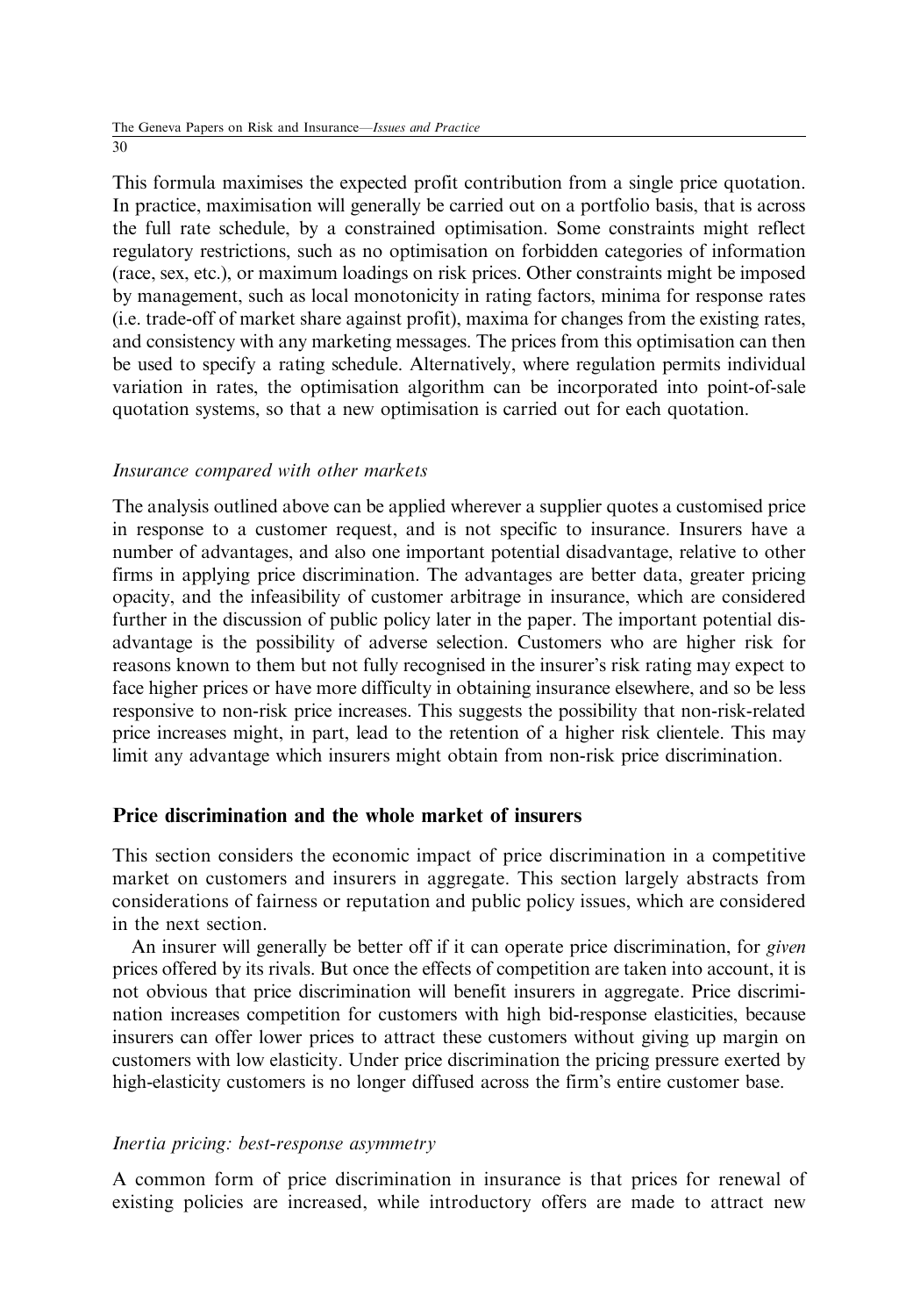31

customers, a practice which has been called "inertia pricing"<sup>7</sup> or "paying customers to switch".<sup>8</sup> Similar practices can also be observed in other consumer financial markets, including credit cards and mortgages.

A number of economists have considered the effect of differential pricing to existing and new customers on prices and industry profits in equilibrium. There are two types of models. The first is where there are no switching costs but customers have different preferences for different firms' products, and past purchase histories enable firms to learn about these preferences; an example would be different satellite television services.<sup>14</sup> The second type is where products are homogenous, but past purchasing decisions create switching costs for the customer.<sup>8</sup> The latter type seems more relevant to insurance.

Switching costs are a monetary representation of the customer's time and hassle in moving to a new insurer compared with renewing an existing policy. Switching costs are higher for insurance than for many products because of the individualised nature of pricing. To compare prices, it is necessary to answer underwriting questions from each alternative insurer. Even with the most streamlined new business processes, this makes switching a more time-consuming (i.e. costly) action for the customer than for many products, where definitive alternative prices can generally be compared just by observing advertisements.

Applying a switching costs model (the details are given in Appendix B) suggests that inertia pricing in markets such as auto insurance where coverage is compulsory (or nearly compulsory) is likely to have the following effects:

- (1) total welfare (the sum of insurer profits plus consumer surplus) is lower than under uniform pricing;
- (2) aggregate insurer profits are lower than under uniform pricing;
- (3) customers in aggregate are better off, but not all customers are better off; and
- (4) firms with smaller market share gain relative to firms with larger market share.

Some intuition for these effects is given below.<sup>15</sup>

An intuitive explanation for total welfare being lower under inertia pricing is that inertia pricing leads to a higher level of switching. Because the model assumes insurance is compulsory or near-compulsory, output (number of insurance policies written) is the same under inertia pricing as under uniform pricing. Total welfare is

 $14$  Fudenberg and Tirole (2000).

<sup>&</sup>lt;sup>15</sup> Some older insurance literature observes that loss ratios tend to be lower for policies of longer duration, and attributes this not to non-risk price discrimination but to an experience rating concept termed "lowballing" (Kunreuther and Pauly, 1985; D'Arcy and Doherty, 1990). This is where an insurer charges a first-year price based on an average of premiums for high and low risks. The insurer then observes information during the year which can be used to separate the insureds into high and low risks; the private information is not observable by competing insurers. In the second year, the insurer declines to renew the high risks, while renewing the low risks at a price which is lower than the first-year price, but does not give full credit for either the privately observed "good news" about their low risk, and so gives a higher profit margin on renewals than on new business. However, this explanation is not sufficient to account for renewal prices which are higher than the contemporaneous price for a new customer approaching the firm, as in the case of inertia pricing.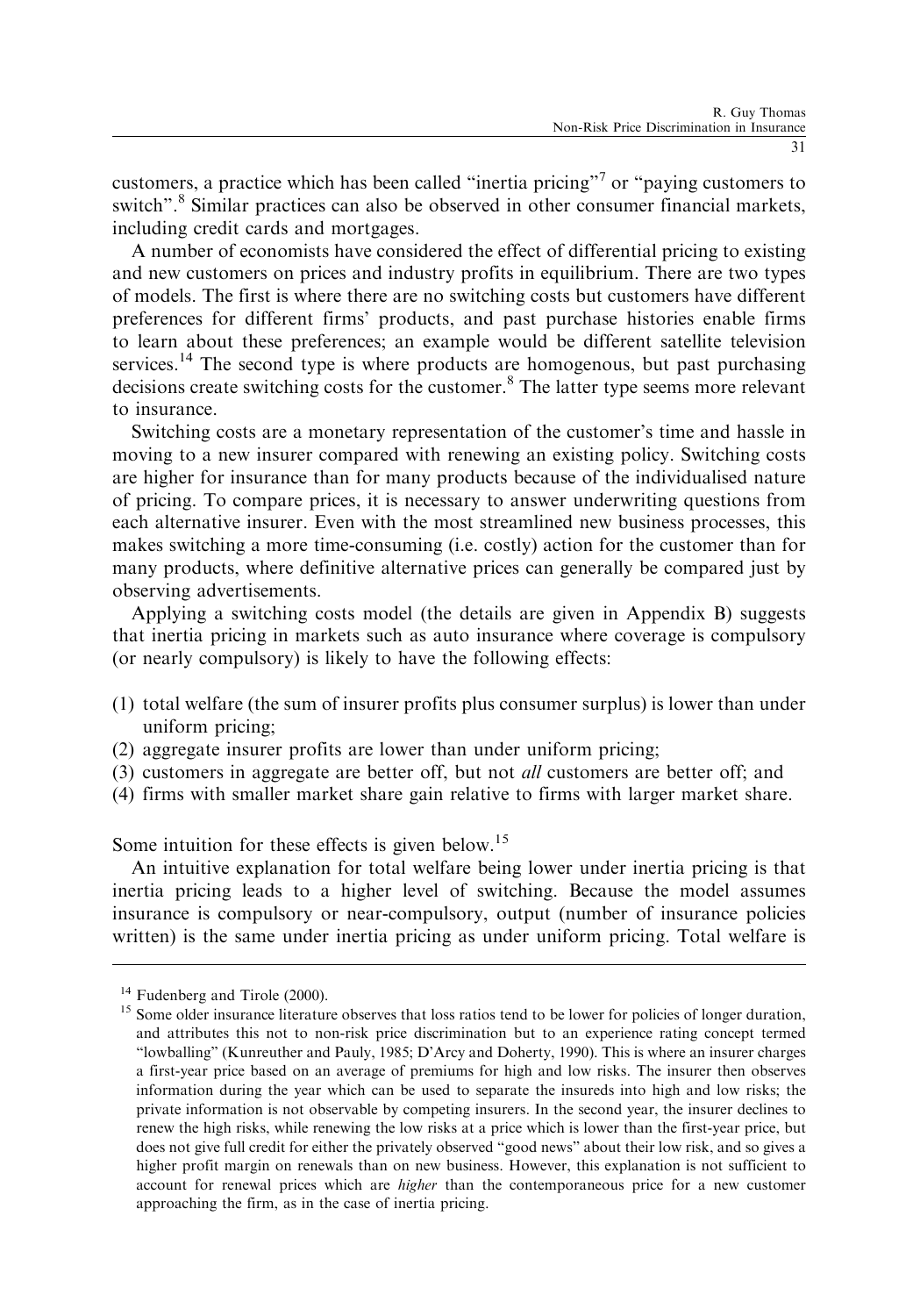then wholly determined by switching costs: a higher level of switching costs is a deadweight cost on society as a whole, implying lower total welfare.

Does this welfare loss fall on insurers in the form of lower aggregate profits, or could it be shifted wholly to customers in the form of higher average prices? An intuitive explanation for why it must fall at least partly on insurers is the concept of bestresponse asymmetry.<sup>16</sup> Best-response asymmetry is where firms disagree on which customers have elastic and inelastic demand. Inertia pricing is based on best-response asymmetry: each firm faces less elastic demand from its own customers (because a fraction of them will renew without investigating alternative price quotations), and more elastic demand from *other firms'* customers (because any customer considering a switch at renewal will generally be comparing at least two price quotations). Under these conditions, price discrimination tends to intensify competition for all customers, and so reduces aggregate industry profits.

Although aggregate industry profits are lower under inertia pricing, not all customers are better off. Prices are lower than under uniform pricing for customers who switch, but higher for those who do not switch. The cost of switching to the customer varies depending on the valuation they place on their own time. Customers with low switching costs benefit by switching frequently under inertia pricing; customers with high switching costs are better off under uniform pricing.

An intuitive explanation for firms with smaller market share benefiting relative to firms with larger market share is that the practice of "paying customers to switch" enables smaller firms to compete despite the economies of scale of larger firms.<sup>17</sup>

#### Other forms of price discrimination: best-response symmetry

The analysis summarised above suggests that inertia pricing represents a prisoner's dilemma for insurers. Any firm can gain a temporary advantage by paying the customers of its rivals to switch, but in the long term the practice reduces aggregate industry profits. This result arises from the specific features of inertia pricing, in particular bestresponse asymmetry.

The converse of best-response asymmetry is best-response symmetry, where all firms agree on which customers have elastic and inelastic demand. For example, perhaps older customers are believed to have less elastic demand than younger customers. Under best-response symmetry, older customers will face higher prices from all firms, and younger customers lower prices, than under uniform pricing. Price discrimination based on best-response symmetry will not intensify competition for all customers, and so may be more likely to increase aggregate industry profits, making customers in aggregate worse off.

In practice, insurance price optimisation is often based on multivariate models, rather than a single factor such as past purchasing history or age. The preceding observations suggest the conjecture that insurers might gain more durable advantage from

 $16$  Corts (1998).

 $17$  For evidence of the existence of economies of scale in non-life insurance, see Hirao and Inoue (2004) for Japan; Praetz (1980) for the U.S.; and Doherty (1981) for Canada.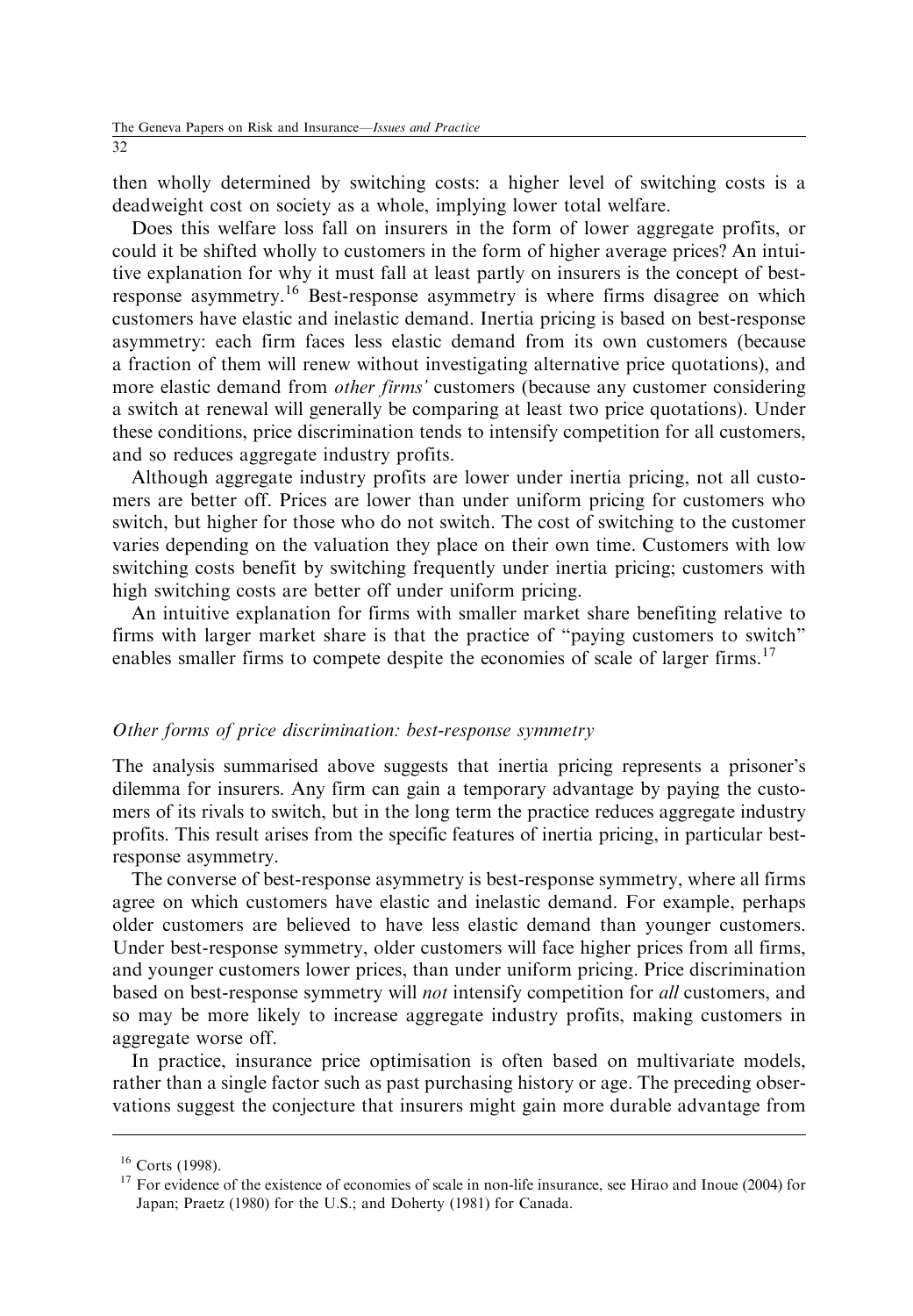focusing discrimination on characteristics such as age or gender, which are the same from the viewpoint of all insurers (best-response symmetry), rather than paying customers to switch (best-response asymmetry).

#### Reputational and legal issues

The analysis above suggests that price discrimination can sometimes benefit customers in aggregate. Nevertheless price discrimination tends to be regarded with suspicion by customers and sometimes by the law. There is a long history of such concerns in various markets.

#### Consumer attitudes

Both casual observation and a number of experimental investigations suggest that price discrimination is often disliked by customers. For example, in September 2000, Amazon was found to be selling some items at prices up to 40 per cent higher for some customers than for others, based on the customers' purchasing histories. Amazon paid compensation to 6,896 customers, and stated that it would not discriminate in this way  $a\overline{q}$ again.<sup>18</sup>

This perception that price discrimination is unpopular seems to be shared by many of the proponents of price discrimination. One illustration of this is that vendors of banking and insurance price optimisation software report that "most of our customers have kept their investment in pricing optimisation technology quiet".<sup>19</sup> According to another banking industry analyst, "There is a consistent belief that if word gets out to the press, users of price-optimisation software will be deemed users of price-gouging software".<sup>20</sup>

What is the nature of customers' objection to price discrimination? People tend to object to practices which penalise loyalty, such as inflated prices for renewal of contracts. They tend not to object to loyalty discounts.<sup>21</sup> Variations based on time of purchase seem to be more acceptable than variations based on buyer identification.<sup>22</sup> Discounts for older people seem to attract little controversy, whether operated by businesses (e.g. reduced rail and coach fares in many European countries) or government (e.g. in the United Kingdom, free television licenses for persons over 75). Discounts for young people also seem to be accepted: again, reduced rail and coach fares are common, and also reduced subscriptions in many membership organisations such as sports and other clubs. Insurance prices often vary with age in a U-shaped pattern which manages to offend both these age-related norms. Furthermore, inertia pricing may exploit lower financial literacy or confidence among older customers, which again offends the norm of special respect or discounts for elderly people.

<sup>18</sup> Streitfield (2000).

<sup>19</sup> Rohde (2008).

<sup>20</sup> Feig (2007).

 $21$  Feinberg et al. (2002).

<sup>&</sup>lt;sup>22</sup> Some experimental evidence is given by Grewal *et al.* (2004).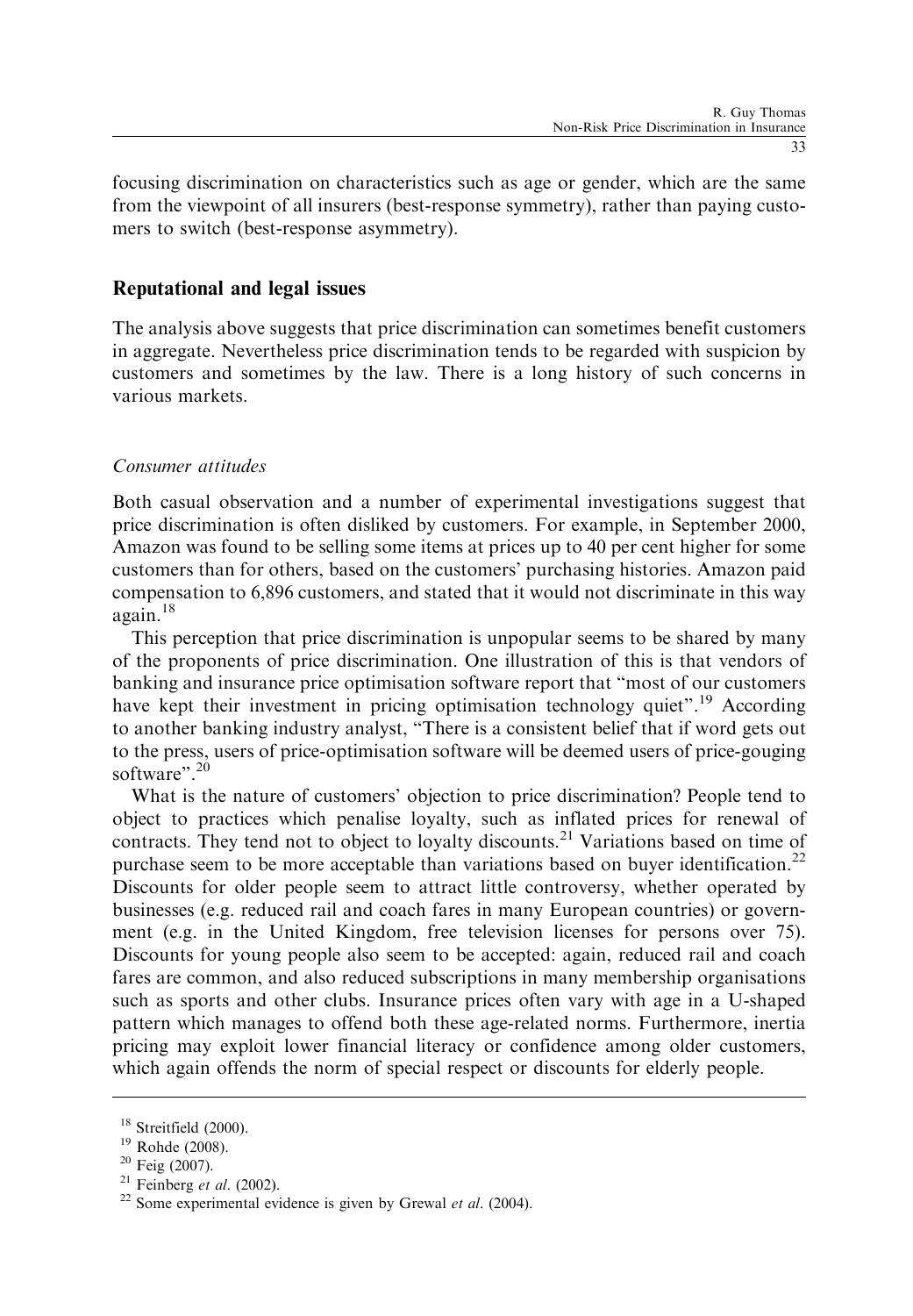# Legal constraints

34

Legal constraints on price discrimination include insurance price regulation, equal treatment laws and antitrust laws.

Some jurisdictions, including many states of the U.S., require pre-filing of rates with a regulator, with the rates required not to be excessive, inadequate or unfairly discriminatory. Requirements such as these may make price discrimination more difficult to implement. In some cases non-risk variations by insurance rating class may be permitted, but not non-risk variations at the level of individual policies.

Laws prohibiting discrimination by particular characteristics such as age or disability often contain exceptions for insurance underwriting, but these exemptions usually apply only to differences which are justified by differences in risk.<sup>23</sup> In principle the prohibited characteristics can easily be excluded from any optimisation used to set prices. However, any suggestion of residual non-risk discrimination on the prohibited categories is likely to attract controversy, and may call into question the justification for the insurance exemptions from equal treatment laws. This is discussed further in the public policy section below.

Antitrust law is concerned with price discrimination because incumbent firms can sometimes use price discrimination strategically to make entry by new firms more difficult, and so reduce long-term competition. Price discrimination which has the effect of reducing competition may be illegal under article 82 of the EC Treaty in Europe, and the Robinson-Patman Act in the U.S.<sup>24</sup> But this is not always pertinent, because some forms of price discrimination may increase competition.

#### Possible public policy responses

Public policy towards price discrimination is often ambivalent. On the one hand, economic analysis such as the inertia pricing example above suggests that price discrimination can sometimes benefit customers in aggregate. On the other hand, the analysis also suggests that inertia pricing generates socially wasteful excessive switching; and democratic governments are responsive to public perceptions of any unfairness in price discrimination. Furthermore, forms of price discrimination which involve bestresponse symmetry may be less favourable to customers than inertia pricing.

In considering regulatory policy, there are a number of further issues specific to insurance.

#### Special issues in insurance markets

(1) High power of insurers to discriminate: Insurers tend to have much greater power to discriminate than many other types of firm, for three reasons: better data, price opacity, and the infeasibility of arbitrage. As regards data, risk assessment means that insurers have a pretext to obtain much better data on their customers than other types

<sup>&</sup>lt;sup>23</sup> For example in the U.K., the Disability Discrimination Act, and the Equality Act 2010.

 $24$  Chen (2005).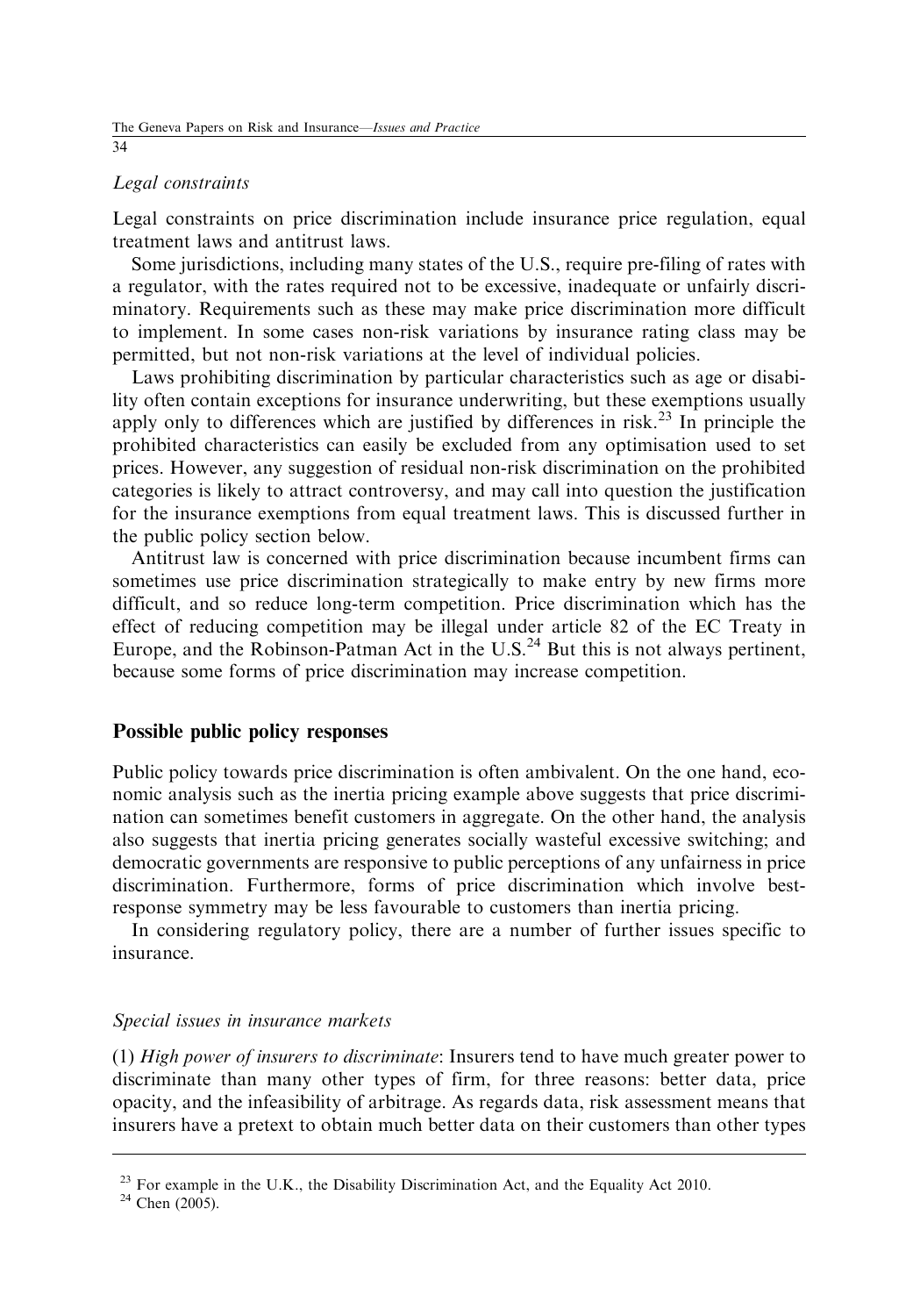of firm, and its reliability is enhanced by the legal doctrine of utmost good faith, which encourages prospective customers to answer questions honestly. In other markets, the power of firms to discriminate is limited because prospective customers are often anonymous, or can strategically misrepresent their characteristics to the firm without fear of penalty. As regards price opacity, risk-related individual price variations in insurance make non-risk-related price discrimination more opaque, and hence more difficult for customers to identify and challenge than in other markets. As regards arbitrage, this is not possible in insurance, because contracts are specific to an individual. In this respect, insurance products are unlike products such as books or online subscription services, where resale between customers can often undermine price discrimination.

(2) Price discrimination in insurance does not facilitate new markets: For products where marginal costs are very low relative to fixed costs, a standard justification of price discrimination is that it may make feasible markets which would not otherwise exist. A simple example will illustrate this. Suppose a consultant has two potential customers for a report, with reservation prices of US\$700 and US\$1,000. Suppose that opportunity cost of writing the report is US\$1,500. If the same price has to be charged to each customer, the report will not be written. But if US\$650 can be charged to one customer and US\$950 to the other, the report gets written and everyone is better off. Real examples of this phenomenon include software, where reduced prices for schools and similar institutions often apply; academic journals which charge lower subscription rates to individuals than to libraries; and passenger airlines, where price discrimination can often facilitate opening a new route in a network. But in insurance, marginal costs are generally a significant proportion of total costs. Insurance is often compulsory or effectively compulsory, leaving little scope for expanding market size. Thus one of the arguments which may justify price discrimination in many markets has little application in insurance.

(3) Price discrimination may undermine utmost good faith: As noted in (1) above, insurers collect more information about their customers than most firms, and the law mandates customers to provide this information truthfully. The public policy rationale for this law, which is unique to insurance, is the presumed social benefit of accurate risk assessment. In many jurisdictions insurers are also permitted to share information for the purposes of preventing fraud, which public policy sanctions as an exception to wider antitrust policy. If information ostensibly gathered or shared for risk assessment or fraud prevention is used for other purposes, this may raise doubts about legitimacy, and over time this could undermine public acceptance of the doctrine of utmost good faith.

(4) Price discrimination may undermine justifications for risk-related pricing: Individualised insurance pricing is often controversial even when it reflects expected costs. Many people object to statistical discrimination by criteria such as sex or age. Laws in many countries ban such discrimination, but with exemptions for risk-related variations in insurance prices; these exemptions are often controversial and sometimes withdrawn, as for example in the recent judgement of the European Court of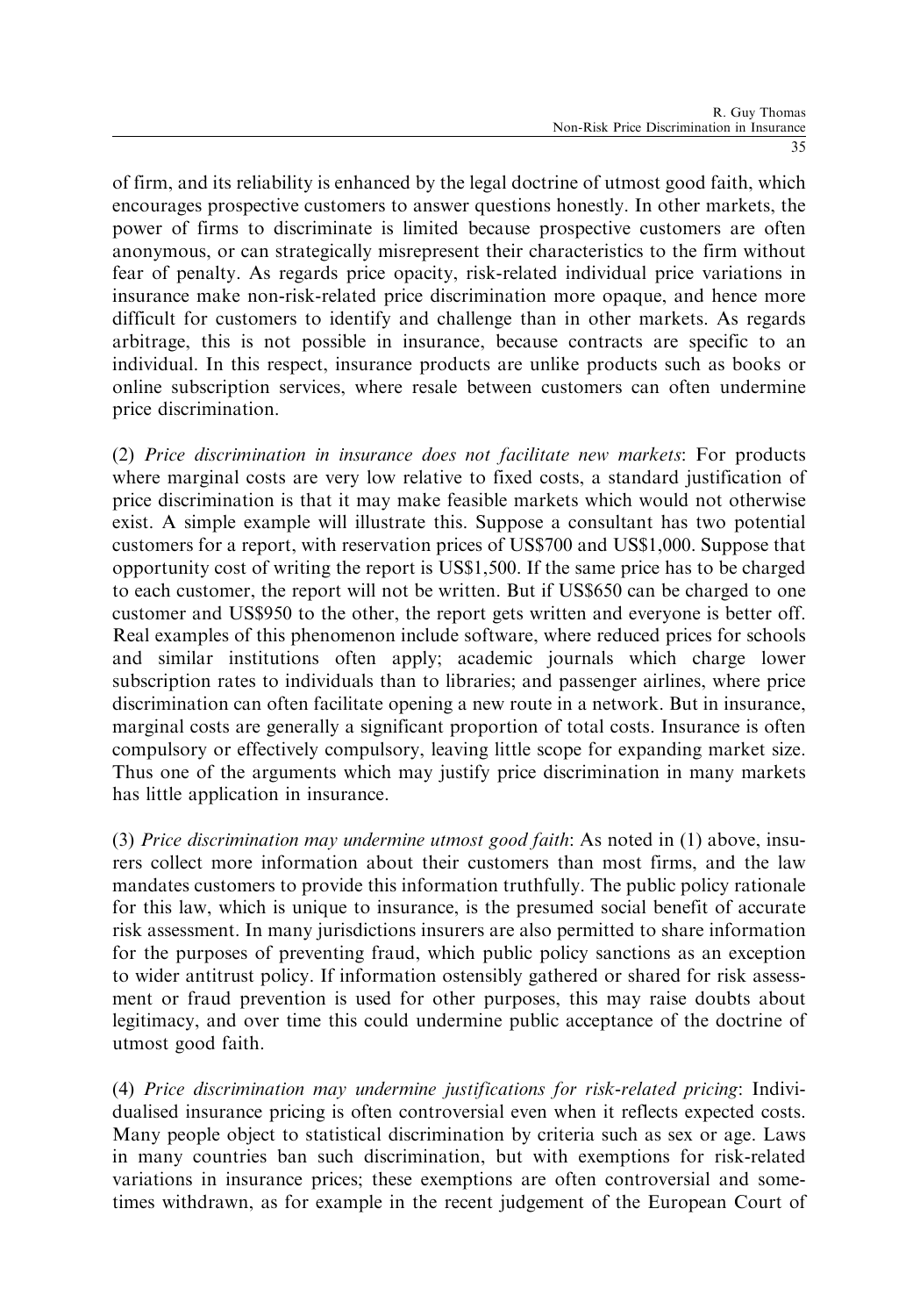Justice.<sup>25</sup> The main argument which insurers and insurance regulators have used to defend such exemptions is that permitting individualised price variations increases fairness by allowing insurers to reflect individual risks. The practice of systematic nonrisk-related individual price variations undermines this justification, and may weaken the credibility of insurers and insurance regulators who rely on it.

As an example of how non-risk price discrimination can impinge on arguments about the justification for risk-related pricing, consider the question of age-related pricing. Most types of personal insurance risk vary by age, and prices are normally differentiated to reflect this. Separately, price elasticity at renewal of personal insurance policies is generally reported to be lower for older people.<sup>26</sup> This will probably also mean that the difference in price elasticity between potential renewals and potential new customers is larger at higher ages. Absent regulatory restrictions, a profit-maximising insurer will then have a larger differential between renewal prices and new customer prices for older customers than for younger customers. Many insurers in the United Kingdom appear to have followed this practice,  $27$  which has hitherto not been unlawful. However, under the Equality Act 2010 a prohibition on age discrimination in the supply of goods and services will come into force in 2012. There will be an exception for the pricing of financial services, where this is a proportionate response to risks or costs associated with age. There are obvious tensions between the risk-related arguments which are used to justify insurers' exemption from the age discrimination law, the incentives for insurers to practice non-risk price discrimination, and the public belief that age discrimination should be restricted.

(5) Distributional effects of price discrimination: Even if customers in aggregate gain from price discrimination, distributional effects may be of concern to a regulator. Distributional effects arise because customers' price elasticities vary according to their wealth. The nature of this variation may be different in different markets. For example, for airlines and hotels, it seems plausible that price discrimination might often have progressive distributional effects: business demand is generally perceived as less elastic than leisure demand, and businesses might be seen as better able to afford higher prices than most individual customers. But in insurance, it seems plausible that price discrimination might often have regressive distributional effects. For example, financially sophisticated (usually richer) customers are generally perceived as more

 $^{25}$  In March 2011, in the case of *Association Belge des Consommateurs Test-Achats and Others vs.* Conseil des ministres, the European Court of Justice ruled that risk-based gender variations in insurance prices would no longer be permitted for new policies sold in the European Union after 21 December 2012.

<sup>&</sup>lt;sup>26</sup> In a logistic regression for renewal probability at one motor insurer, Krikler et al. (2004) report a statistically significant coefficient of 1.14 for logarithm of policyholder age. Israel (2005) reports that the probability of non-renewal of a motor insurance policy at one year's and five year's duration are 10 per cent and 6.5 per cent respectively, for one insurer in Georgia, U.S. But broken down by age, the corresponding non-renewal probabilities at one and five years are 11 per cent and 7 per cent for customers under age 55, and 8 per cent and 6 per cent for customers age 55 and over. Israel estimates that the differences between the one-year and five-year non-renewal rates is 75 per cent attributable to heterogeneity among customers (a selection effect), and only 25 per cent to a duration effect.

 $27$  For example, see Watson Wyatt (2009).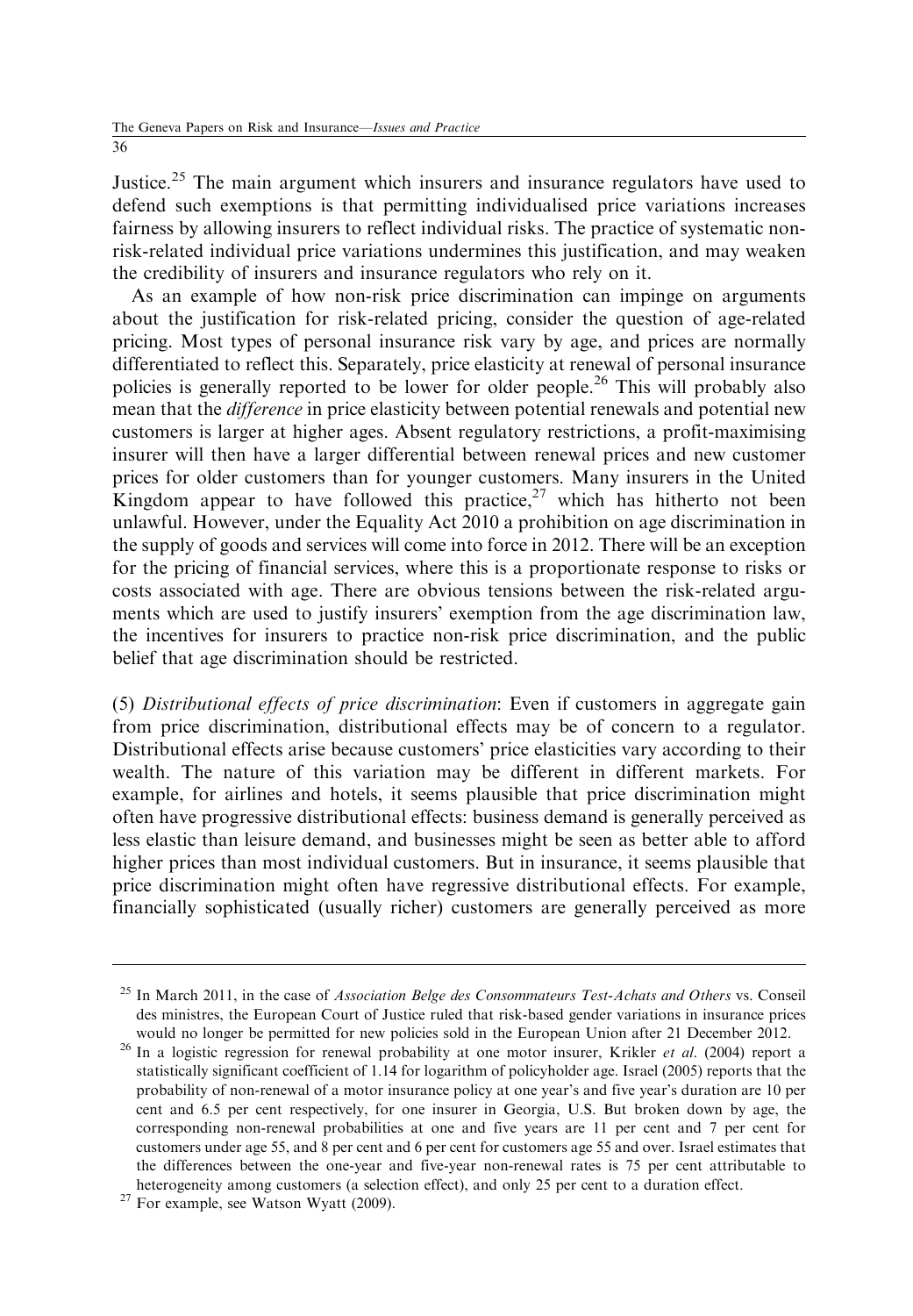likely to shop around, and so tend to benefit from price discrimination, while less financially sophisticated (usually poorer) customers tend to lose.

#### Possible public policies

Two main regulatory responses which could be considered by policymakers are bans on specific discriminatory practices, or better disclosure of practices which insurers might prefer to obscure.

A regulator could prevent all inertia pricing by prohibiting renewal premiums being in any way dependent on the customer's previous premium. However the analysis earlier in this paper suggests that this will probably not benefit customers in aggregate. Alternatively, a regulator could prevent other forms of non-risk price discrimination by banning discrimination on certain categories of information, such as age or disability. Because these categories of information involve best-response symmetry for insurers, restricting non-risk discrimination on them may be more likely to be beneficial to customers than restrictions on inertia pricing.

As regards better disclosure, for inertia pricing a regulator could require firms to show on renewal notices any monetary excess of the renewal premium above the premium for a new customer with identical risk characteristics. This seems a relatively simple intervention, and would counter the opacity of individualised insurance pricing. A regulator could also run information campaigns to make customers aware of the value of obtaining quotes from several insurers at each renewal. A regulator could also provide or accredit price comparison websites, or regulate such sites to improve the integrity of the comparisons.<sup>28</sup> Interventions such as these may help to ensure that inertia pricing intensifies competition sufficiently that customers in aggregate gain from the practice. But they do nothing to solve the conundrum of excessive switching arising from an artefact of market structure, which is wasteful to society as a whole.

#### Conclusion

Price discrimination is beneficial to firms who adopt these measures early on, at least in the period before other firms respond; some case studies of early adopters claim profit improvements of 2–4 per cent of gross premiums.<sup>4</sup> In the longer term, when price discrimination is widely adopted, it is not clear whether it will increase or decrease industry profits. The predicted result is sensitive to the exact nature of the discrimination: it may increase aggregate profits if it involves best-response symmetry (all firms agree about the categorisation of customers, e.g. older customers have less elastic demand), but may reduce aggregate industry profits if it involves best-response asymmetry (firms differ in the categorisation of customers, e.g. other firms' customers have more elastic demand).

<sup>&</sup>lt;sup>28</sup> For example, the Financial Services Authority in the U.K. operates price comparison sites for mortgages and various investment products. It has also reviewed commercial price comparison sites for general insurance run by firms it regulates, and published a list of improvements which it expects these firms to make (FSA, 2008).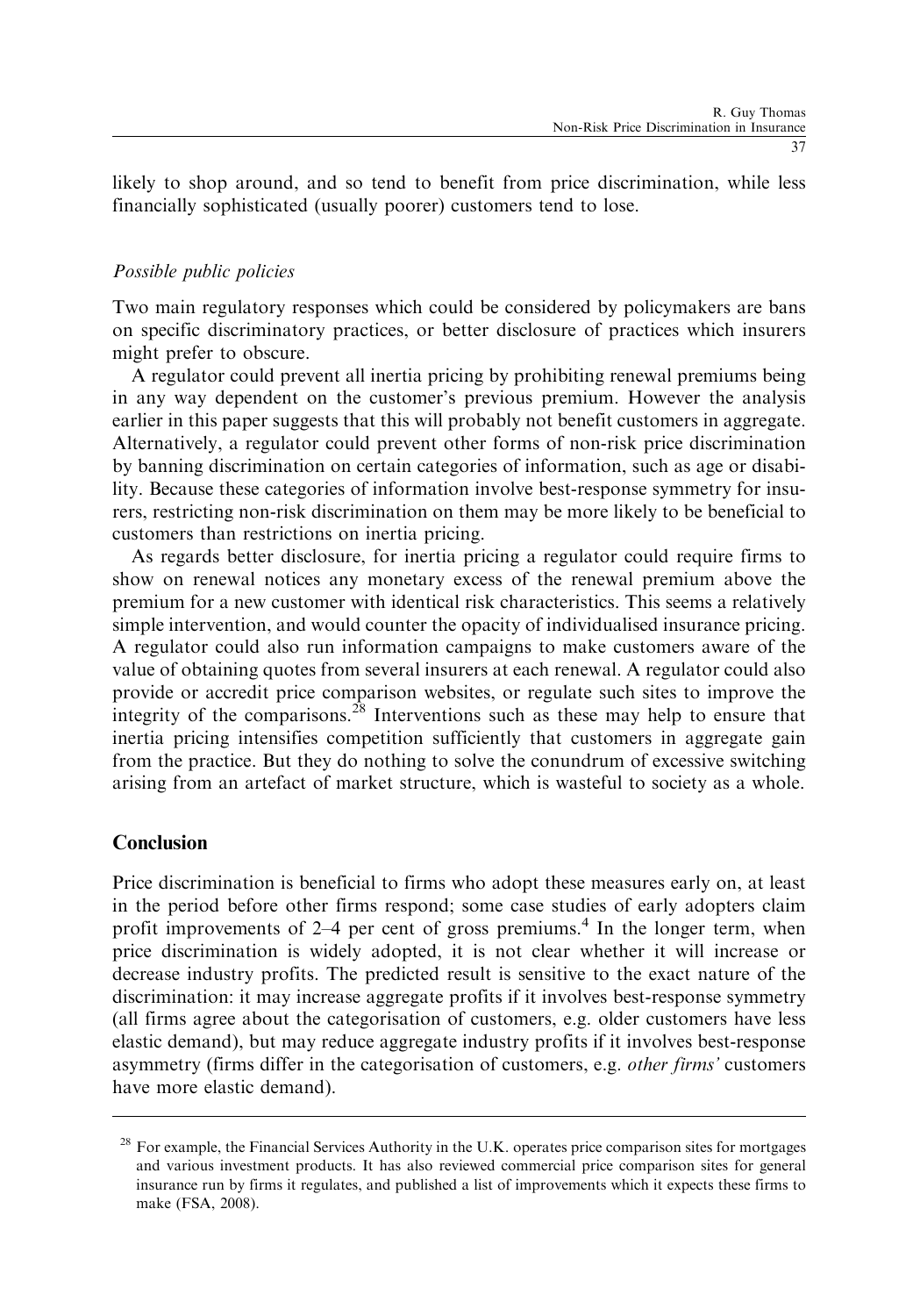In the model in this paper, inertia pricing involves best-response asymmetry, and reduces aggregate industry profits. Customers pay lower prices in aggregate, but not all customers are better off. The higher switching is socially wasteful, in the sense that it arises as an artefact of market structure, and does not reflect changing customer requirements or brand preferences.

Insurance differs from most other products in that even cost-based pricing is often controversial. This is because cost-based pricing in insurance involves individual discrimination which often conflicts with social norms, and therefore requires special exemptions from anti-discrimination laws. Insurers and insurance regulators generally justify this discrimination on the basis that it increases fairness. But if the public becomes more aware that insurers systematically vary individual prices in ways which are not risk-related, political acceptance of the fairness of exemptions for insurance pricing may be weakened.

Whether or not insurers collectively ultimately benefit from price discrimination, in the absence of regulation competitive pressures will force more and more insurers to adopt it. Although price discrimination can sometimes benefit customers in aggregate by intensifying competition, the public perception is often that it involves unfairness. It seems unlikely there will be an easy resolution of the conflicts between competitive pressure, economic efficiency and some degree of public disapproval.

#### References

- Anderson, D. (2008) 'Personal lines pricing', Presentation to GIRO conference 2008, www.actuaries.org.uk. Armstrong, M. (2006) 'Recent developments in the economics of price discrimination', in R. Blundell,
- W.K. Newey, and T. Persson, (eds.) Advances in Economics and Econometrics: Theory and Applications. Ninth World Congress, Volume 2, Cambridge, U.K.: Cambridge University Press.
- Armstrong, M. (2008) 'Price discrimination', in P. Buccirossi (ed.) Handbook of Antitrust Economics, Cambridge, U.S.: MIT Press.
- Barone, G. and Bella, M. (2004) 'Price-elasticity based customer segmentation in the Italian auto insurance market', Journal of Targeting Measurement and Analysis for Marketing 13: 21–31.
- Chen, Y. (1997) 'Paying customers to switch', Journal of Economics and Management Strategy 6(4): 877–897.
- Chen, Y. (2005) 'Oligopoly discrimination by purchase history', in M. Bergman, (ed.) The Pros and Cons of Price discrimination, Stockholm: Swedish Competition Authority, pp. 101–130.
- Corts, K.S. (1998) 'Third-degree price discrimination in oligopoly: All-out competition and strategic commitment', Rand Journal of Economics 29(2): 306–323.
- D'Arcy, S.P. and Doherty, N.A. (1990) 'Adverse selection, private information and lowballing in insurance markets', Journal of Business 63(2): 145–164.
- Doherty, N.A. (1981) 'The measurement of output and economies of scale in the property-liability insurance industry', Journal of Risk and Insurance 48(3): 390–402.
- Earnix (2007) 'Case studies: Large direct broker; Global personal lines insurer; Large auto insurer', www.earnix.com.
- EMB (2009) 'Optimisation for the US market', Casuality Actuarial Society, at www.casact.com.
- Faculty and Institute of Actuaries (2001) Inertia pricing—actuarial profession briefing statement.
- Feig, N. (2007) 'Price optimisation is catching on', Bank Systems & Technology, 10 August 2007.
- Feinberg, F.M., Krishna, A. and Zhang, Z.J. (2002) 'Do we care what others get? A behaviourist approach to targeted promotions', Journal of Marketing Research 39(3): 277–291.
- FSA (2008) 'Review into general insurance comparison websites', www.fsa.gov.uk.
- Fudenberg, D. and Tirole, J. (2000) 'Customer poaching and brand switching', RAND Journal of Economics 31(4): 634–657.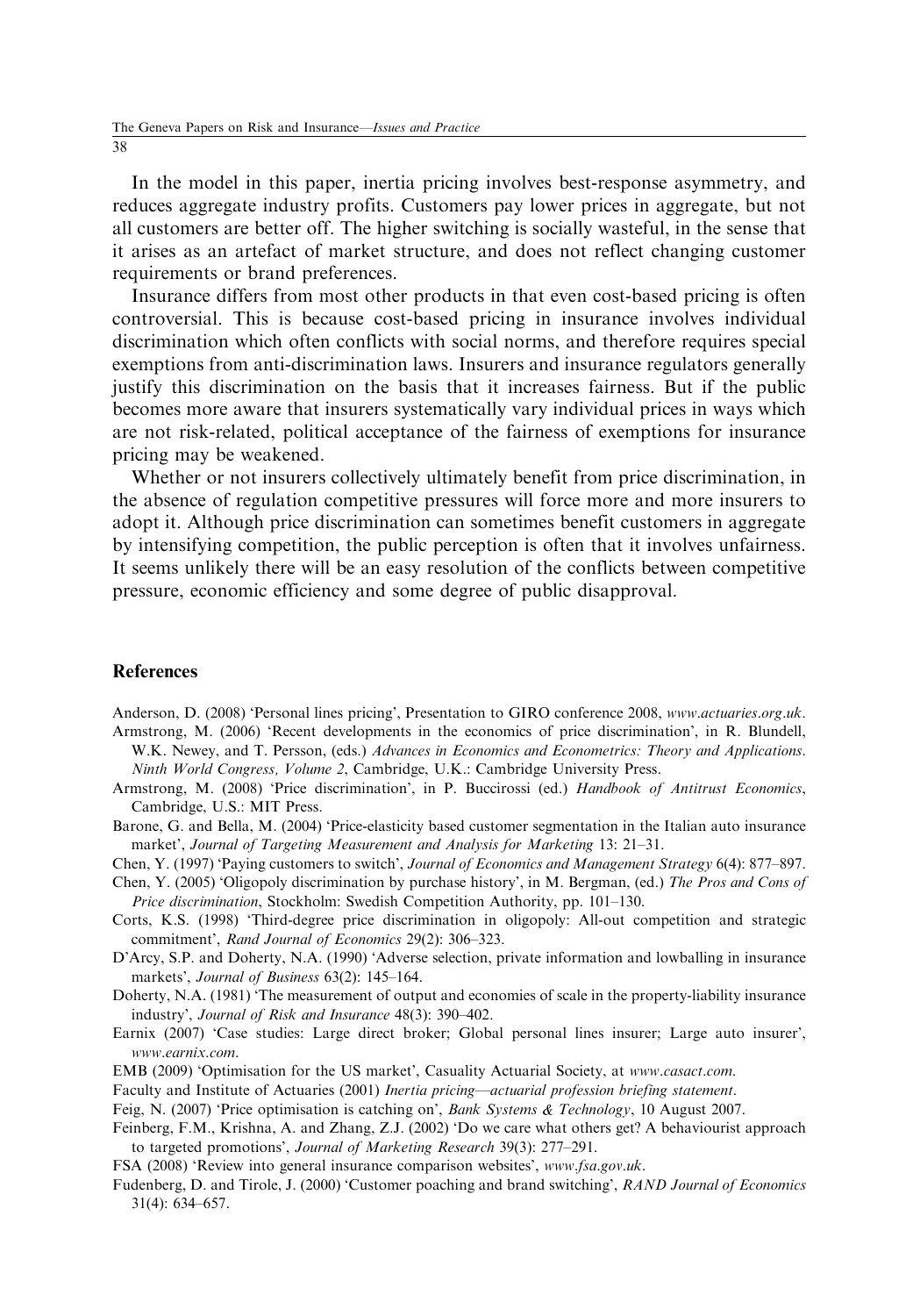Grewal, D., Hardesty, D.M. and Gopalkrishnan, R.I. (2004) 'The effects of buyer identification and purchase timing on consumers' perceptions of trust, price fairness, and repurchase intentions', Journal of Interactive Marketing 18(4): 87–100.

- Hirao, Y. and Inoue, T. (2004) 'On the cost structure of the Japanese property-casualty insurance industry', Journal of Risk and Insurance 71(3): 501–530.
- Israel, M. (2005) 'Tenure dependence in consumer-firm relationships: An empirical analysis of consumer departures from automobile insurance firms', RAND Journal of Economics 36(1): 165–192.
- Krikler, S., Dolberger, D. and Eckel, J. (2004) 'Method and tools for insurance price and revenue optimisation', Journal of Financial Services Marketing 9(1): 68–79.
- Kunreuther, H. and Pauly, M. (1985) 'Market equilibrium with private knowledge: An example', Journal of Public Economics 26(3): 269–288.
- Phillips, R.L. (2005) Pricing and Revenue Optimisation, Stanford: Stanford University Press.
- Pigou, A.C. (1920) The Economics of Welfare, 1<sup>st</sup> edn. London: Macmillan.
- Praetz, P. (1980) 'Returns to scale in the U.S. life insurance industry.' Journal of Risk and Insurance 47(3): 525–533.
- Robinson, J. (1933) The Economics of Imperfect Competition, London: Macmillan.
- Rohde, F. (2008) 'Impact of pricing optimisation on consumers', Nomis Solutions, at www.nomissolutions .com.
- Rothwell, M., Chan, C., Colomb, Y., Farnworth, C., Fulcher, G., Garner, M., Goldby, A., Gosrani, V., Jewell, M., Jordan, T., Kelsall, J., Le Delliou-Viel, S., Lowe, R., Malattia, R., Smith, A. and Spedding, M. (2009) 'Winner's curse: The unmodelled impact of competition', Report of Institute of Actuaries Working Party, www.actuaries.org.uk.
- Stole, L.A. (2007) 'Price discrimination and competition', in M. Armstrong and R. Porter (eds.) *Handbook of* Industrial Organisation, volume 3, Amsterdam: Elsevier, pp. 2211–2299.
- Streitfield, D. (2000) 'On the web price tags blur: What you pay could depend on who you are', Washington Post, 27 September, p. Al.
- Taylor, C.R. (2003) 'Supplier surfing: Competition and consumer behaviour in subscription markets', RAND Journal of Economics 34(2): 223–246.
- Tillinghast (2007) 'Price optimisation: A potent weapon for innovative insurers', www.tillinghast.com.
- Tillinghast (2008) 'Price optimisation for profit and growth', www.tillinghast.com.

Watson Wyatt (2007) 'Optimised pricing', Presentation to Casualty Actuaries Society 2007 Annual Meeting. Watson Wyatt (2009) 'The equality bill and pricing', *Insurance Matters*, (October): 4–7.

#### About the Author

R. Guy Thomas is an actuary and investor, and an honorary lecturer at the University of Kent. He has published articles in academic journals covering actuarial mathematics, insurance economics, and taxation and investment.

#### Appendix A

#### Estimation of bid-response functions

In many European jurisdictions, bid-response functions can be estimated from "price tests" in which prices quoted to identical risks are varied randomly for a test period and the effects on individual customer responses observed. Regulation in other jurisdictions may prevent price tests, in which case bid-response functions must be estimated in other ways. For example, any change in rates represents a natural experiment in which the effect on customer responses can be observed. Information which would be discarded in risk pricing analyses can often be useful, if it is kept—for example, the prices quoted at renewal to policies which did not renew. Logistic

39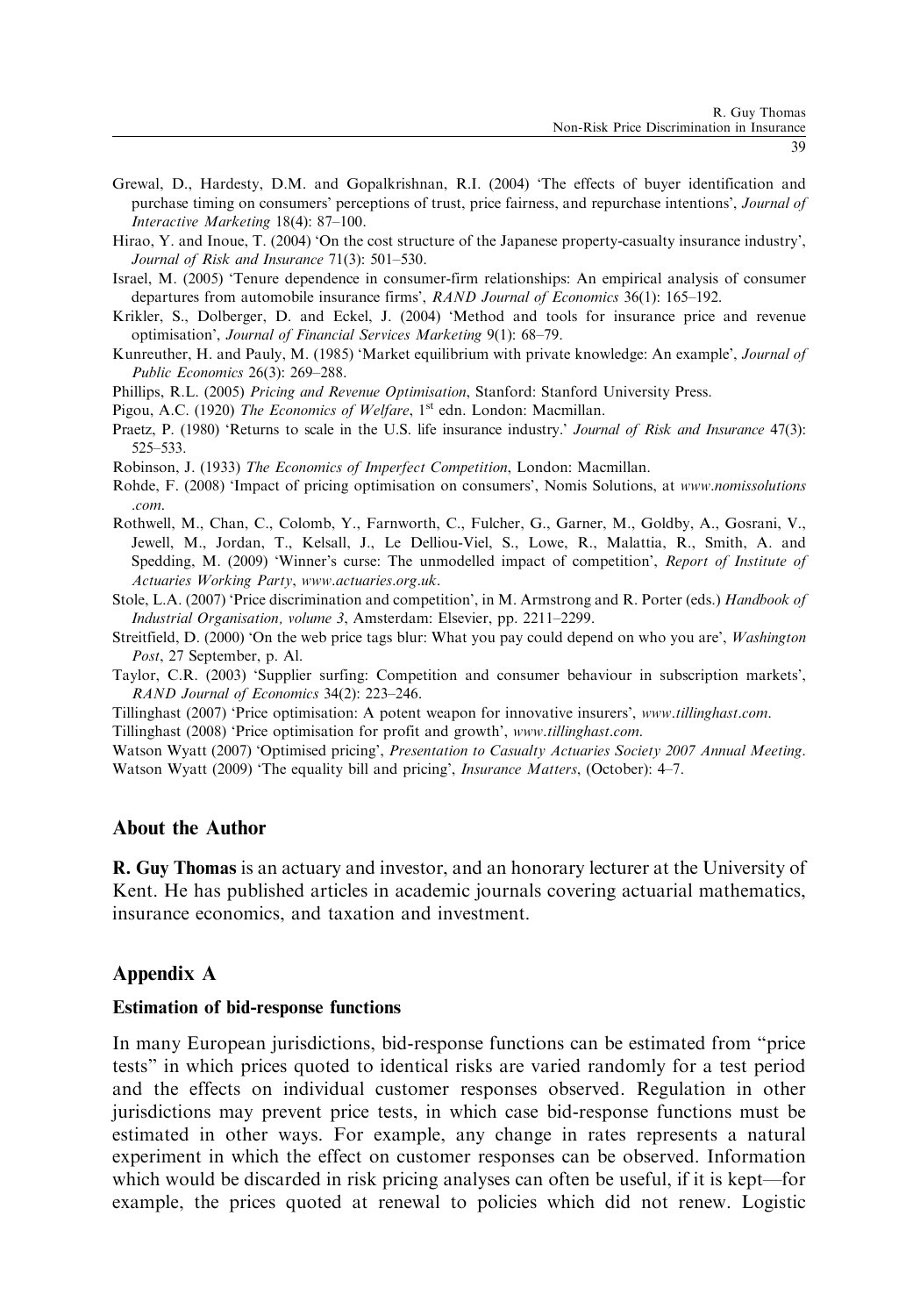regression can be used to estimate the effect of categorical rating factors such as age, sex, tenure, previous claims and other factors on the response, thus allowing a bidresponse function to be constructed for a quote with any combination of rating factors. That is, if  $\rho$  is the probability of a bid succeeding, p is the quoted price, a is the regression intercept, and  $X$  is the matrix of  $n$  rating factors each with  $m$  categories, the effect of the rating factors on the response is estimated by regressing X on logit ( $\rho$ )—

$$
logit (\rho) = ln \left( \frac{\rho}{1 - \rho} \right) = a + b_p p + bX \tag{A.1}
$$

and then the bid-response function for a quote with any particular combination of rating factors  $X_c$  can be constructed from—

$$
\rho(p) = \frac{1}{1 + e^{-\{\hat{a} + \hat{b}_p p + \hat{b} X_c\}}}.
$$
\n(A.2)

For example, in a case study of motor insurance in Israel, the statistically significant explanatory variables for the response were positive effects from vehicle value, tenure and policyholder age, and negative effects from premium and change on prior year premium.<sup>10</sup>

## Appendix B

#### An analysis of inertia pricing

The analysis which follows is based on an earlier paper<sup>8</sup> which considers discounts or cash-backs for new customers, but adapted to reflect an "inertia" increase in premiums for renewing customers, which seems to be the more common framing in insurance.

We assume an insurance market with two firms  $A$  and  $B$ , with the entire market of customers market represented by a measure of 1 (i.e. if  $A$  has a market share of 50 per cent this is represented as 0.5). Insurance is compulsory or effectively compulsory (e.g. third-party motor insurance in many jurisdictions), so every customer buys one unit of insurance from one firm in each period. To simplify the presentation, we will abstract from risk-related differentials, and assume that all customers have the same expected cost of claims, which is observable by both insurers.<sup>29</sup>

The expected marginal cost of supplying a policy is the same  $c$  for both firms, and the prices charged by the two firms are  $p_A$  and  $p_B$ , both at or above c. If a customer switches from one firm to the other he will incur a switching cost s, which represents the time and inconvenience to the customer of switching insurers. The s for each consumer in each period is assumed to be an independent realisation of a random variable S which is uniformly distributed on  $[0, t]$  across the population. This can be thought of as reflecting random variation from year to year in the other demands on a customer's time and attention around the date of renewal.

 $29$  This can be related to the real world of heterogenous risks by viewing the analysis as applicable separately to each homogenous risk class.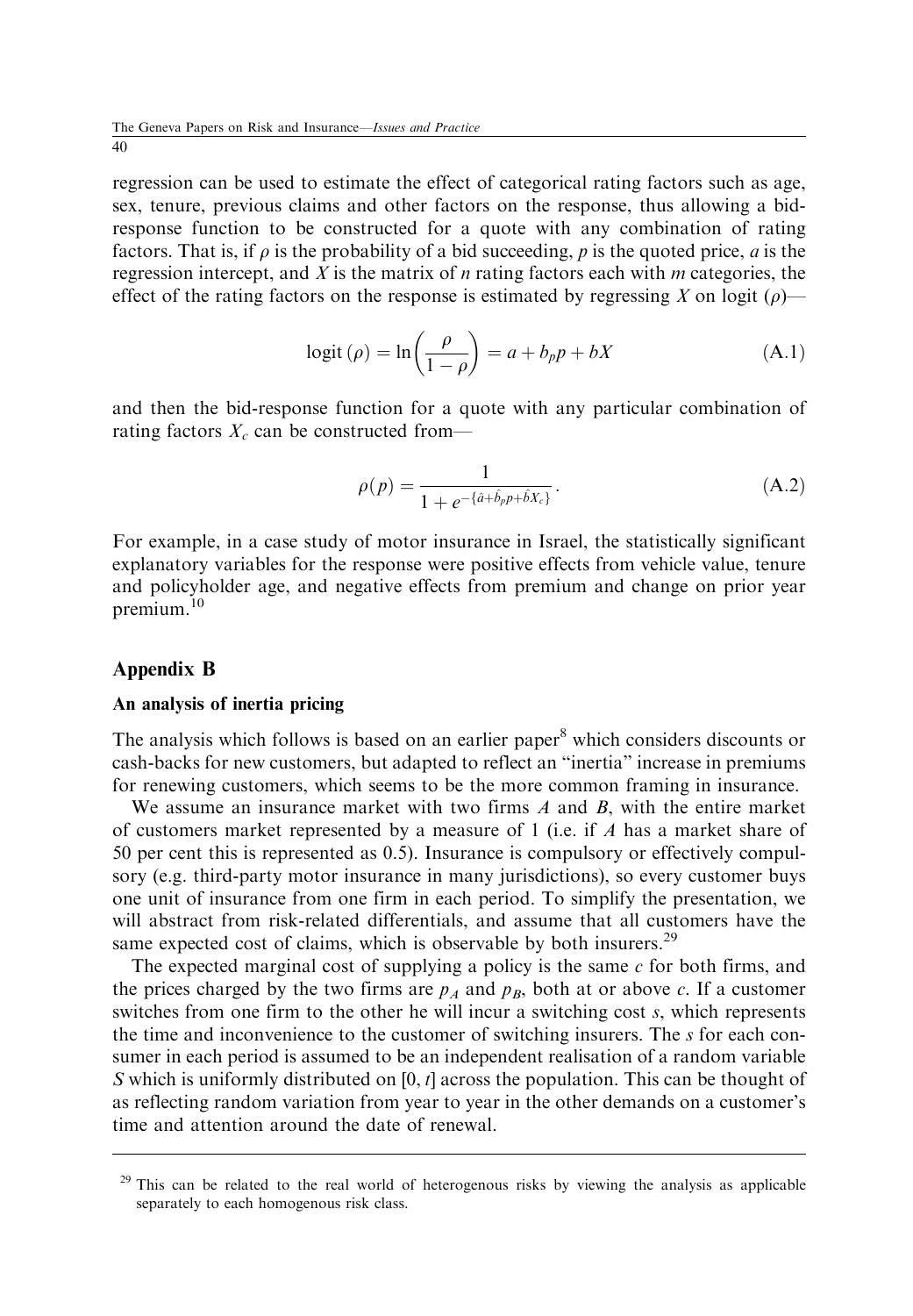Consider a mature market where both firms  $A$  and  $B$  have already established market shares  $\alpha$  and  $\beta$  respectively in previous periods under uniform pricing, We use the following notation, for  $i = A$ ,  $B$ —

- $p_i$  = firm *i*'s price for new customers
- $e_i$  firm i's escalation of price its own previous customers (so firm A's previous customers pay  $p_A + e_A$  if they stay with firm A, or  $p_B$  if they switch to firm B)
- $n_{ii}$  the proportion of customers who bought from firm j in the previous period but buy from firm  $i$  in the current period

At the date of renewal, a customer who previously bought from  $A$  is indifferent between continuing to buy from A and switching to B if his switching cost s is such that  $p_B=p_A+e_A-s$ .

Therefore the proportion of customers staying with  $A$ ,  $n_{AA}$ , is given by

$$
n_{AA} = \alpha \int_{p_A - p_B + e_A}^{t} \frac{1}{t} ds = \alpha \left( 1 - \frac{p_A - p_B + e_A}{t} \right)
$$
 (B.1)

and the fraction of customers switching away from firm A to firm B,  $n_{BA}$ , is

$$
n_{BA} = \alpha \left(\frac{p_A - p_B + e_A}{t}\right) \tag{B.2}
$$

provided that the difference between the two firms' prices plus the inertial escalation falls within the range of possible switching costs, that is  $0 \leq p_A - p_B + e_A \leq t$ .

Similarly for firm B,

$$
n_{BB} = (1 - \alpha) \left( 1 - \frac{p_B - p_A + e_B}{t} \right) \tag{B.3}
$$

and

$$
n_{AB} = (1 - \alpha) \left( \frac{p_B - p_A + e_B}{t} \right) \tag{B.4}
$$

provided that  $0 \leq p_B - p_A + e_B \leq t$ .

Firm A's and firm B's profits in this period are, respectively,

$$
\pi_A = \alpha (p_A + e_A - c) \left( 1 - \frac{p_A - p_B + e_A}{t} \right)
$$
  
+ 
$$
\frac{(1 - \alpha)}{t} (p_A - c) (p_B - p_A + e_B)
$$
 (B.5)

41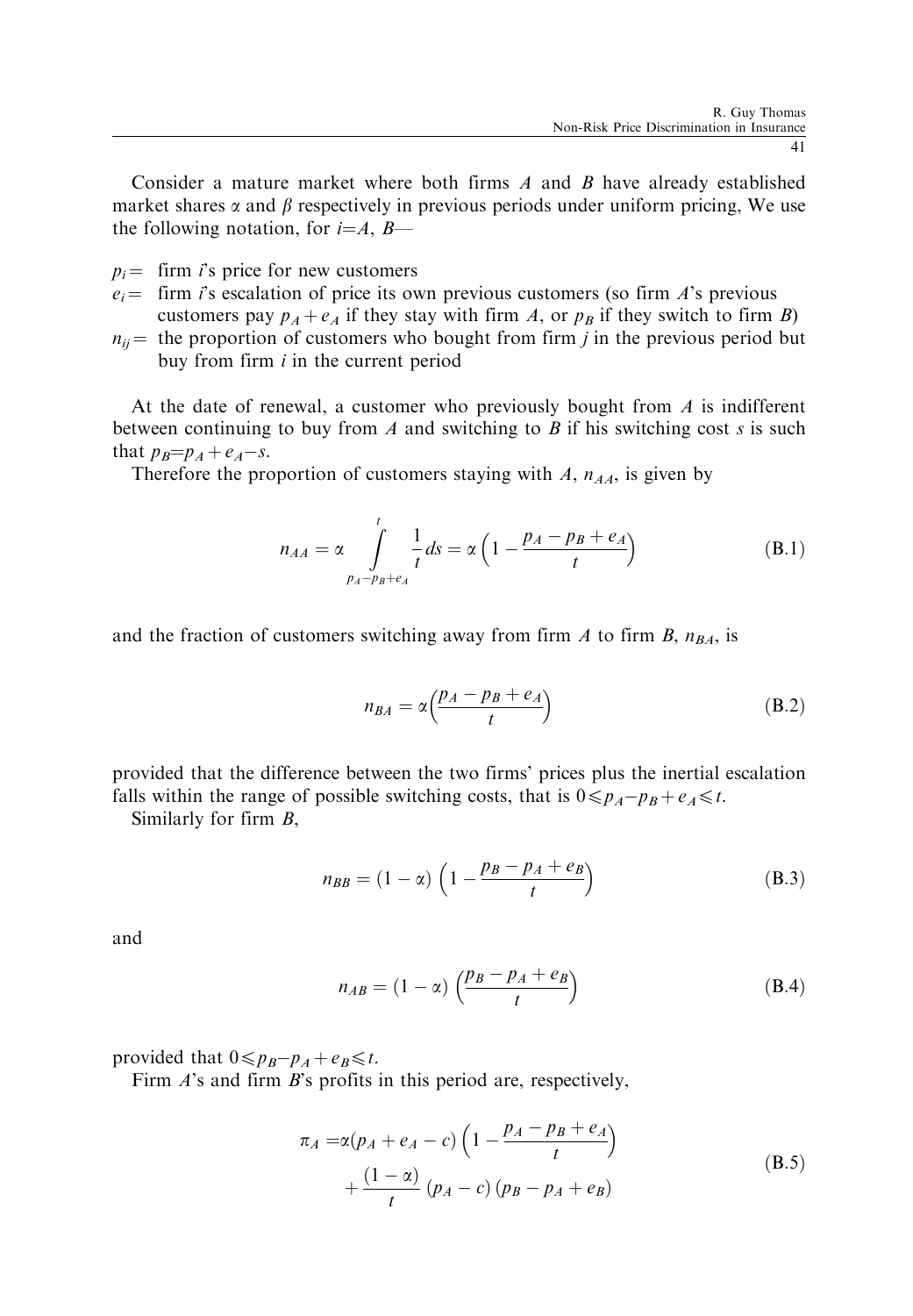and

$$
\pi_B = (1 - \alpha) (p_B + e_B - c) \left( 1 - \frac{p_B - p_A + e_B}{t} \right)
$$
  
 
$$
+ \frac{\alpha}{t} (p_B - c) (p_A - p_B + e_A).
$$
 (B.6)

For a Nash equilibrium, we need a pair of  $(p^*, A, e^*, p^*)$  and  $(p^*, B, e^*, p^*)$  such that  $(p^*, A, e^*, p^*)$ maximises  $\pi_A$  given  $(p^*, p^*, e^*, p)$ , and  $(p^*, p^*, e^*, p)$  maximises  $\pi_B$  given  $(p^*, p^*, e^*, p)$ . Setting the partial derivatives of the two profit functions equal to zero gives

$$
\frac{\partial \pi_A}{\partial p_A} = 0 \Rightarrow \alpha \left( 1 - \frac{p_A - p_B + e_A}{t} \right) - \frac{\alpha}{t} (p_A + e_A - c)
$$
  
+ 
$$
\frac{(1 - \alpha)}{t} (p_B - p_A + e_B) - \frac{(1 - \alpha)}{t} (p_A - c) = 0
$$
 (B.7)

$$
\frac{\partial \pi_A}{\partial e_A} = 0 \Rightarrow \alpha \left( 1 - \frac{p_A - p_B + e_A}{t} \right) - \frac{\alpha}{t} \left( p_A + e_A - c \right) = 0 \tag{B.8}
$$

Analogous equations can be derived for  $\pi_B$ . This system of equations has the following unique solution

$$
p_A^* = p_B^* = c + \frac{1}{3}t,\tag{B.9}
$$

$$
e_A^* = e_B^* = \frac{1}{3}t \tag{B.10}
$$

and the second-order conditions for profit maximisation are also satisfied by these solutions.

That is, given switching costs uniformly distributed on  $[0, t]$ , customers who switch are charged a mark-up of one-third of the maximum switching cost  $t$ . Customers who do not switch are charged twice this mark-up.

Substituting the equilibrium prices and inertial increases  $(B.9)$  and  $(B.10)$  into  $(B.2)$ and (B.4), we obtain the proportions of customers of each firm who switch firms in equilibrium in each period—

$$
n_{BA} = \frac{\alpha}{3} \quad \text{and} \quad n_{AB} = \frac{(1 - \alpha)}{3}.
$$

Thus one-third of all customers in the market switch firms in every period. This high level of switching is socially inefficient: it arises as an artefact of the market structure, not as a result of changing brand preferences, and so represents a deadweight loss to society. The market structure features which give rise to excessive switching are annual contracts, no brand preferences, and private non-verifiable switching costs which the

42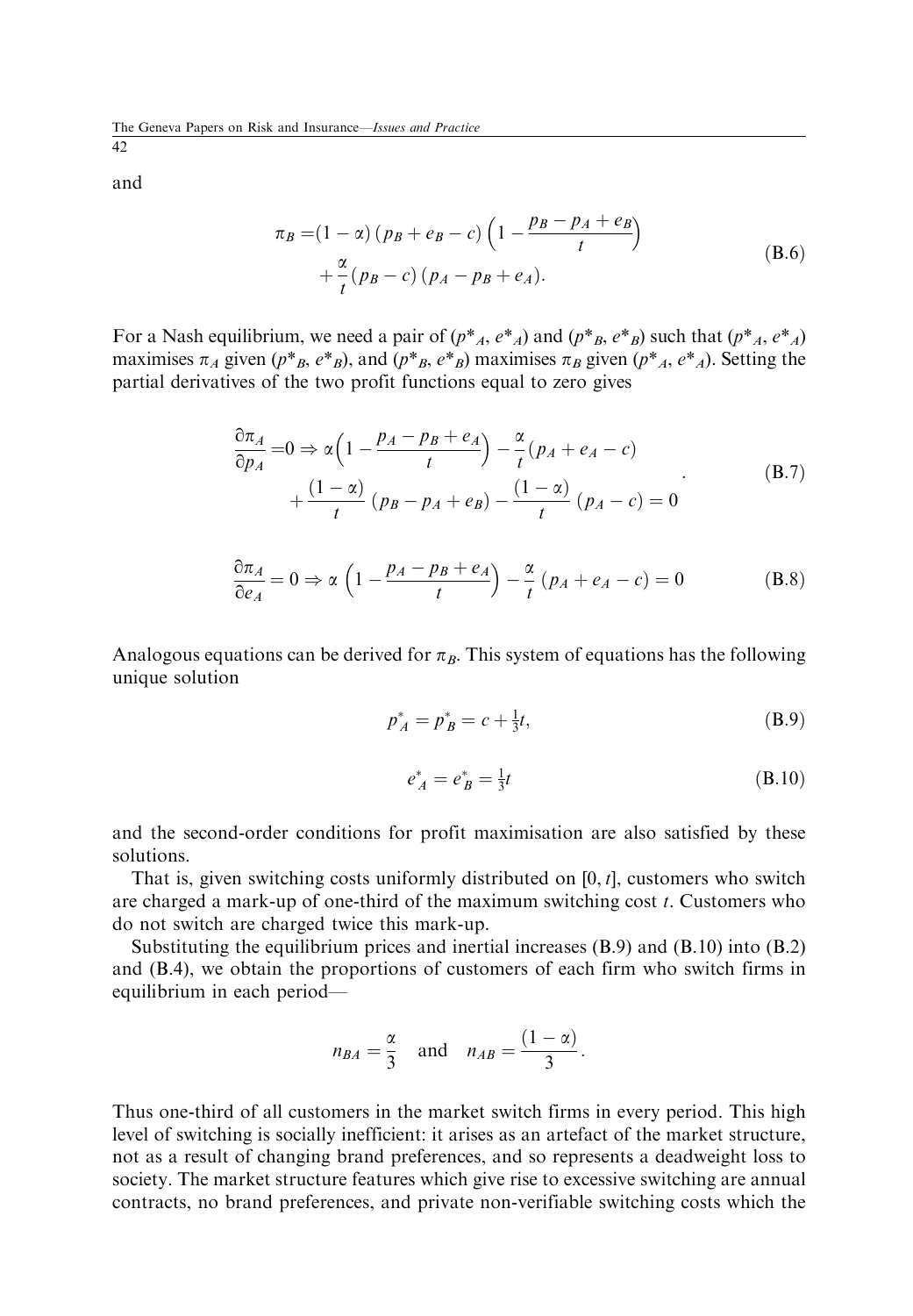customer can communicate only by actually switching. In equilibrium any consumer with a switching cost,  $s < t/3$  switches, so the expected deadweight loss per consumer is

$$
\int_{0}^{\frac{t}{3}} s \frac{1}{t} ds = \frac{t}{18}.
$$
 (B.11)

Substituting the equilibrium prices and inertial increases (B.9) and (B.10) into the profit equations (B.5) and (B.6), we obtain the equilibrium profits as

$$
\pi_A^* = \frac{t}{3} \left( \frac{1}{3} + \alpha \right) \tag{B.12}
$$

and

$$
\pi_B^* = \frac{t}{3} \left( \frac{4}{3} - \alpha \right). \tag{B.13}
$$

#### Comparison with uniform pricing

Under uniform pricing, we use the following notation, for firms  $i=$  A, B—

 $p_i^u$  firm *i*'s price  $m_i^u$  the proportion of customers who buy from firm i  $\pi_i^u$  firm *i*'s profit

We initially assume that firm A's price is higher,  $p_{A2}^u \geq p_{B2}^u$ . A consumer belonging to firm  $A$ 's market share  $\alpha$  in the previous period is indifferent between sticking with  $A$ and switching to B if his switching cost s is such that  $p_B^u = p_A^u - s$ .

Therefore the proportion of customers staying with A under uniform pricing,  $m_A$ , is given by

$$
m_A^u = \alpha \int_{p_A^u - p_B^u}^1 \frac{1}{t} ds = \alpha \left( 1 - \frac{p_A^u - p_B^u}{t} \right)
$$
 (B.14)

and

$$
m_B^u = \frac{\alpha}{t} (p_A^u - p_B^u) + (1 - \alpha). \tag{B.15}
$$

Firm A's and B's profits under uniform pricing are

$$
\pi_A^u = \alpha \left( p_A^u - c \right) \left( 1 - \frac{p_A^u - p_B^u}{t} \right),\tag{B.16}
$$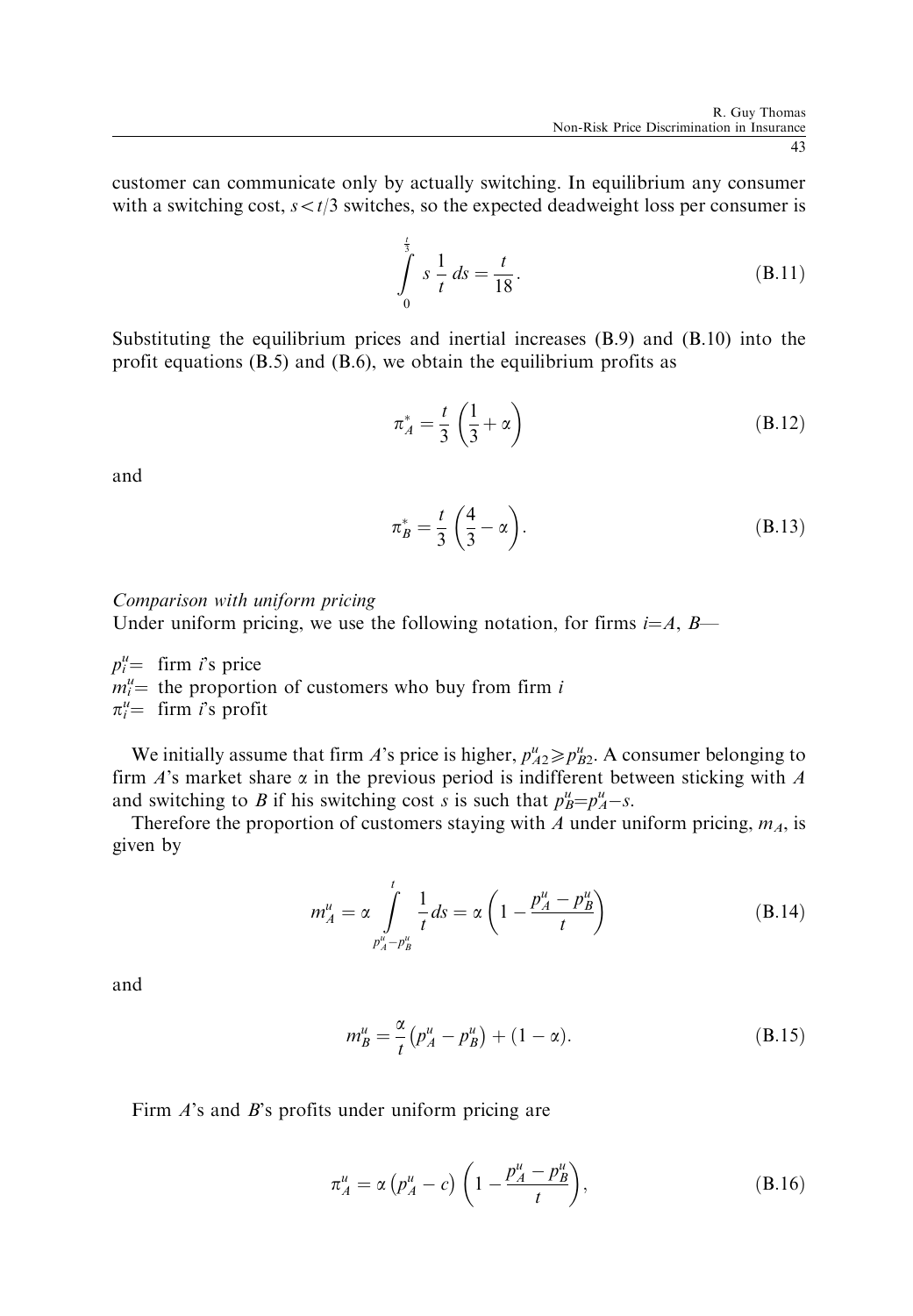44

$$
\pi_B^u = \left(p_B^u - c\right) \left(\frac{\alpha}{t} \left(p_A^u - p_B^u\right) + (1 - \alpha)\right). \tag{B.17}
$$

Setting the partial derivatives of the two profit functions equal to zero gives

$$
\frac{\partial \pi_d^u}{\partial p_A^u} = \alpha \left( 1 - \frac{p_A^u - p_B^u}{t} \right) - \frac{\alpha}{t} \left( p_A^u - c \right) = 0 \tag{B.18}
$$

and

$$
\frac{\partial \pi_B^u}{\partial p_B^u} = \frac{\alpha}{t} \left( p_A^u - p_B^u \right) + (1 - \alpha) - \frac{\alpha}{t} \left( p_B^u - c \right) = 0. \tag{B.19}
$$

The following prices satisfy these equations and also satisfy the second-order conditions for profit maximisation:

$$
p_A^{u*} = c + \frac{1+\alpha}{3\alpha} t,\tag{B.20}
$$

$$
p_B^{u*} = c + \frac{2 - \alpha}{3\alpha} t. \tag{B.21}
$$

These prices are both at their highest when  $\alpha = \frac{1}{2}$  (i.e., the firms have equal market shares), when the identical prices are  $p_A^{u^*} = p_B^{u^*} = c + \tilde{t}$ . Intuitively, the equal market shares mean that each firm's single price needs to give equal weight to exploiting existing customers and enticing its rival's customers, so price competition for new customers is muted. The prices are both at their lowest when  $\alpha=1$  (i.e., firm A had all the market in the previous period), when the prices are  $p_A^{\mu^*}=c+\frac{2}{3}t$  and  $p_B^{\mu^*}=c+\frac{1}{3}t$ . Intuitively, firm B now places full weight on enticing its rival's customers, so its price is lower.

In the above analysis we assumed that firm A's second-period price was higher, that is  $p_A^u \geq p_B^{u^*}$ . From the above solutions we can see that this will be true only if  $\alpha \geq \frac{1}{2}$ , that is firm A has at least half the market. If we instead start from the converse assumption  $p_A^u < p_B^{u^*}$ , we obtain the solutions—

$$
p_A^u = c + \frac{1+\alpha}{3(1-\alpha)} t,
$$
 (B.22)

$$
p_B^u = c + \frac{2 - \alpha}{3(1 - \alpha)} t.
$$
 (B.23)

From the form of these solutions, we can see that if  $\alpha < \frac{1}{2}$ , both firms' prices are at their lowest when  $\alpha=0$  (this is symmetrical with the case of  $\alpha=1$  above, except now firm  $B$  rather than  $A$  had all the market in the previous period). The lowest prices are  $p_A^{\mu^*}=c+\frac{1}{3}t$  and  $p_B^{\mu^*}=c+\frac{2}{3}t$ , again symmetrical with the solutions for  $\alpha \ge \frac{1}{2}$  above.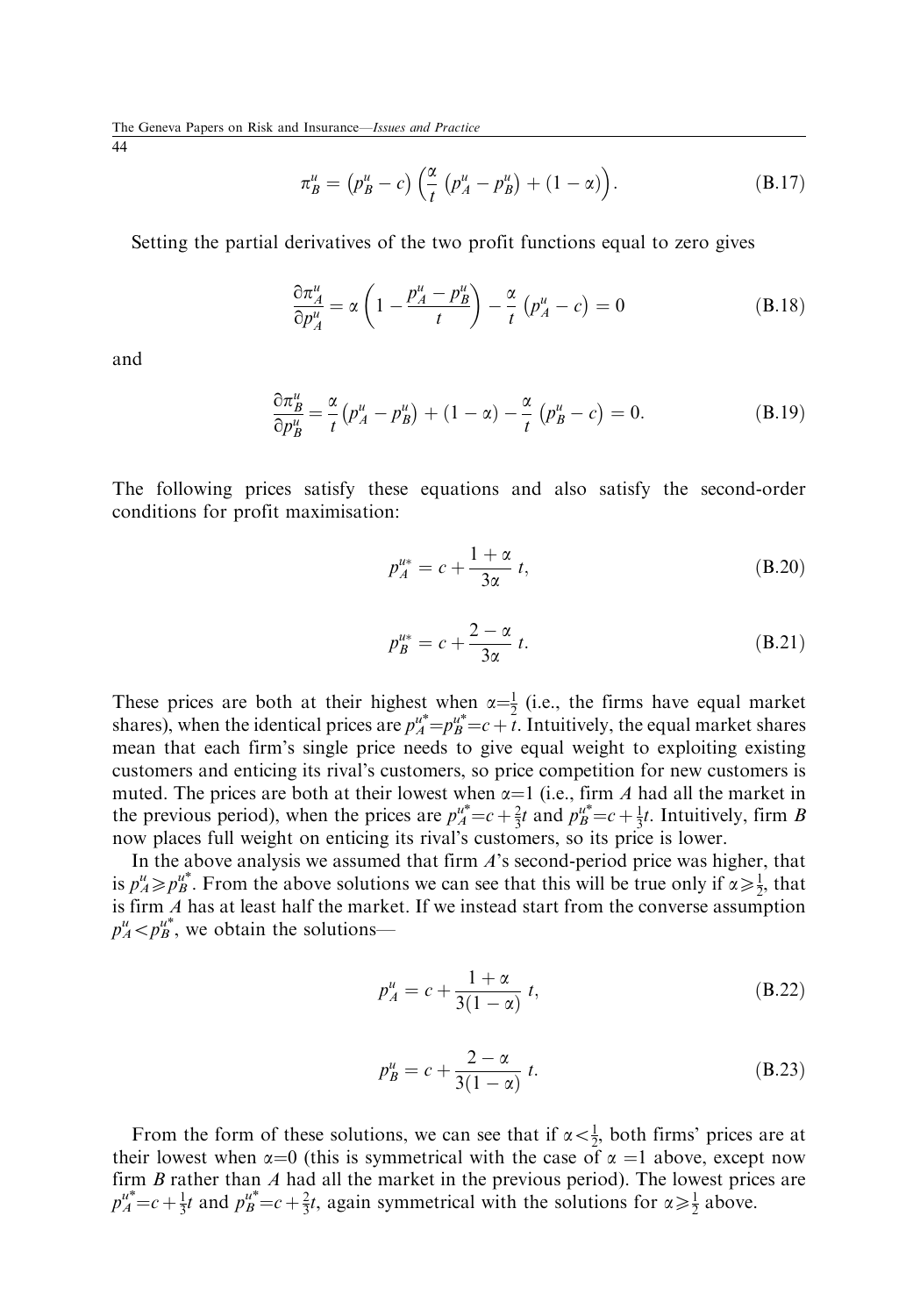Firm A's and firm B's equilibrium profits in the mature market under uniform pricing are

$$
\pi_A^{u*} = \frac{(1+\alpha)^2}{9\alpha}t, \qquad \pi_B^{u*} = \frac{(2-\alpha)^2}{9\alpha}t, \qquad \text{for } \alpha \ge \frac{1}{2}
$$
 (B.24)

and

$$
\pi_A^{u*} = \frac{(1+\alpha)^2}{9(1-\alpha)}t, \qquad \pi_B^{u*} = \frac{(2-\alpha)^2}{9(1-\alpha)}t, \qquad \text{for } \alpha < \frac{1}{2}.
$$
 (B.25)

Substituting the equilibrium prices  $(B.22)$  and  $(B.23)$  into  $(B.14)$  and  $(B.15)$ , we see that the proportion of switching customers under uniform pricing is  $(2\alpha-1)/3$  if  $\alpha \ge \frac{1}{2}$ , and  $(1-2\alpha)/3$  if  $\alpha < \frac{1}{2}$ . Under paying customers to switch, the proportion of switchers was always  $\frac{1}{3}$ , which is higher than either of these expressions. Hence the deadweight loss from switching is higher under inertia pricing.

#### Industry profits

Comparing (B.12) and (B.13) with (B.24) and (B.25), we can see that industry profits when insurers practise inertia pricing are always lower than under uniform pricing.

#### Consumer surplus

Although industry profits are always lower under inertia pricing in this model, not all customers are better off. Under inertia pricing, the prices are given by equations (B.9) and (B.10): two-thirds of customers are stayers who pay  $c + \frac{2}{3}t$  and one-third are switchers who pay  $c + \frac{1}{3}t$ , also incurring switching costs of up to  $\frac{1}{3}t$  (because the switching costs are uniformly distributed on  $[0, t]$ ). Under uniform pricing, the prices are given by equations (B.20) and (B.23): customers of the "weaker" firm with lower market share can obtain a price as low as  $c + \frac{1}{3}t$  without the costs of switching.

However, for the special case where the firms have equal market shares, that is  $\alpha = \frac{1}{2}$ , under uniform pricing all customers pay  $c + t$ , which exceeds the highest price paid under inertia pricing  $(c + \frac{2}{3}t)$  by more than the *highest* switching cost any customer who actually switches pays under inertia pricing  $(\frac{1}{3}t)$ . Thus where the firms have equal market shares, all customers are better off under inertia pricing than under uniform pricing.

#### Market concentration

Inertia pricing has implications for market concentration. The ability of rivals to "pay customers to switch" implies that this form of competition may make it more difficult for any one firm to maintain a large share of the market. This observation also suggests that the most enthusiastic proponents of inertia pricing should be new entrants, rather than incumbents with large market shares. This is reflected in the analysis above as follows: the prices under inertia pricing in equations (B.9) and (B.10) above are independent of market share, but those under uniform pricing in (B.20) to (B.23) depend on market share.

45